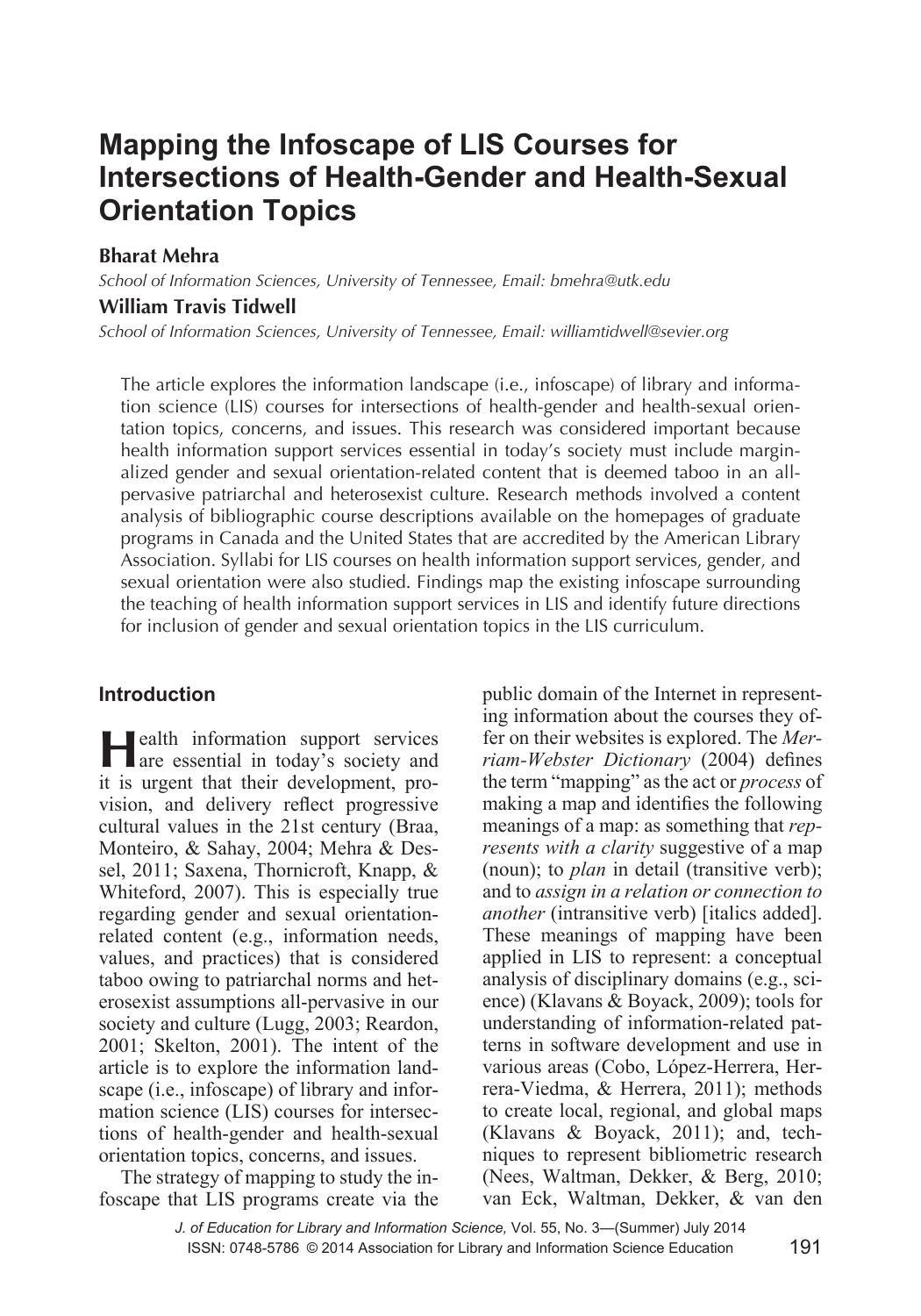Berg, 2010). This article adopts the term "map" in its conceptual meaning from popular vernacular and integrates its various dimensions (identified above) to just mean organizing or systematizing information in a way that reveals trends and patterns in a collection of LIS courses. The concept of LIS is used with reference to the entire gamut of information creationorganization-management-dissemination processes and their education in the contemporary context.

The term infoscape (etymology  $=$  info + scape) refers to the virtual and physical landscape of information and its interactions (Skovira & University, 2004). Mapping the infoscape of LIS course representations on the web (as conducted in this research) is important for identifying the patterns and course counts to track the intersections of health-gender and healthsexual orientation topics in the LIS curricula across the master's degree programs in Canada and the United States. The concept of infoscape helps holistically relate to an informational ecology or the environment of information use and information creation from the enterprise level to the personal level (in this case from the programmatic level in the LIS schools to the individual course level) (Davenport & Prusak, 1997; Hasenjager, 1996; Nardi & O'Day, 1999). Documenting the public representations of courses on the websites of LIS programs is significant since the Internet has now become unequivocally the primary information resource tool used by diverse populations in nearly every part of the world (Leu, Kinzer, Coiro, & Cammack, 2004; Peterson & Fretz, 2003; Rice, 2006). It is often the first place where potential students and other stakeholders will search and find information about LIS programs (Johnson, 2007; Manzari & Trinidad-Christensen, 2006). Analyzing what LIS programs are doing (or not doing) in representing information about their programs on the publicly accessible online domain can potentially identify marketing and public relations strategies for the

profession as a whole, and by individual programs, to showcase their offerings and attract the best of students to their ranks (Kim & Sin, 2006; Wilde & Epperson, 2006).

#### **Literature Review**

An overview of the current health literature in LIS was developed in two steps: first, a review of the literature with LIS as a broad concept was conducted, encompassing theoretical and practical pursuits and the intersections therein, regarding health-gender and health-sexual orientation topics; second, a similar review of the literature was done but where LIS was instead more narrowly viewed as it relates specifically to education. In both the strategies it was evident that while much has been written in the field and each of the studied topics individually (i.e., LIS, health, and gender/sexual orientation separately), searching the literature for an intersection between LIS, health, and gender/sexual orientation topics does not produce a comparable wealth of available research. This section highlights the clear trends that were found within this limited pool of literature.

A review of existing literature on the intersection of health-gender and healthsexual orientation topics in the field of LIS provided diverse and multi-faceted results. The importance of these topics and the findings can be better understood in terms of a categorization scheme of the themes that emerged. Each work obviously had representation of multiple categories though the list of broad thematic categories was created from the topic/ subject that emerged in the forefront based on an analysis of the descriptions in the title, abstract, and a review of the work. The emerging thematic categories allowed the authors to coalesce additional articles that were found into spheres of similar topics based on how they included health information and gender/sexual orientation content, and these spheres are akin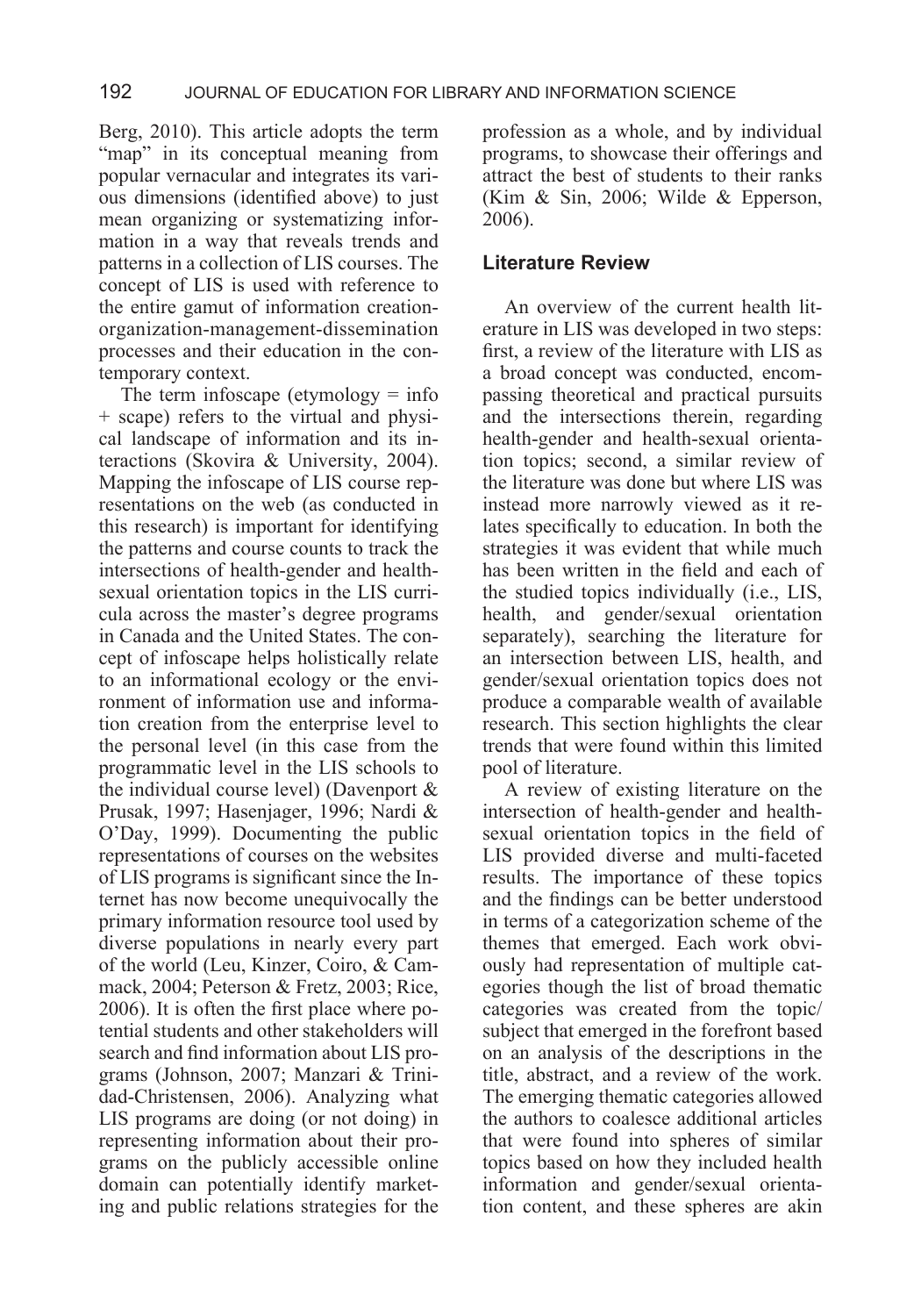to the larger schools of thought and areas of interest found in LIS as a whole. The thematic categories are by no means exclusive but serve as a tool to make sense of the literature reviewed. Such a categorization scheme of health information can provide a potential framework to represent and market the LIS courses on intersections of health-gender and health-sexual orientation topics.

The first category included articles that are about a health issue, symptom, or disease-specific to particular populations based on gender and/or sexual orientation. This is akin to Buckland's (1991) information in terms of knowledge definition, since these articles represented health and gender/sexual orientation topics as the subject of the information (i.e. not the people involved, such as the user or the mediator). The category encompassed articles closely related to gender, including those that discussed pregnancy and maternal health (Pierce 2004) and endometriosis (Deevey 2005), and those that are traditionally linked to sexual orientation, such as HIV/ AIDS (Harris, Veinot, & Bella. 2010). The category has corresponding similarities with the system-centric point of view in equating the "system" with the "disease" and focusing on the traits and characteristics of the disease without much attention to the person experiencing the disease or ailment.

On the other side of the equation, the second thematic category included articles that approached the intersection of healthgender and/or health-sexual orientation topics from the point of view or perspective of the information user. Whereas the previous thematic category focused on the disease per se, the articles in this usercentric category considered the ways consumers of information are involved in the access and use of health information based on gender/sexual orientation. Information needs, information seeking, information searching, information use, and attitudes of users within broader human information behavior research (Saleh & Lasisi, 2011) were key sub-topics within this thematic category. Articles included those about the information needs of particular populations such as Anasi and Nwalo's (2012) exploration of the reproductive health information needs of adolescent girls in Nigerian public secondary schools. Others examined Kuhlthau's information search process (ISP) (1994) such as Genuis' (2012) use of social positioning theory as a lens to understand women's healthrelated information seeking and decisionmaking and how they find and make sense of medical information. Another example was Warner and Procaccino's (2004) use of the ISP as a model to assess women's behaviors in seeking health and wellness information. Yoo and Robbins (2008) provided an insightful examination of how certain groups of women search for health information on the Web. Also included in this thematic category were articles on the information seeking behavior of women looking for treatments for specific diseases (e.g., symptomatic uterine fibroids) (Ankem, 2007). Further, included in this category were articles such as Odusanya and Bankole's (2006) study of resources Nigerian secondary school students use and their attitudes regarding HIV/AIDS and McKay's (2011) analysis of the health information needs specific to lesbian, gay, bisexual, and transgendered (LGBT) information seekers.

A third and closely-related thematic category grouped articles that examined how information mediators directly address issues pertaining to the intersection of health-gender and/or health-sexual orientation topics. These included articles on the strategies information professionals use to provide access to information related to particular diseases to the affected gender/sexual orientation-specific populations. Researchers studied the ways in which teachers, healthcare professionals, librarians, aid workers, and others directly affected the consumption of health information by individuals according to their needs keeping in perspective the us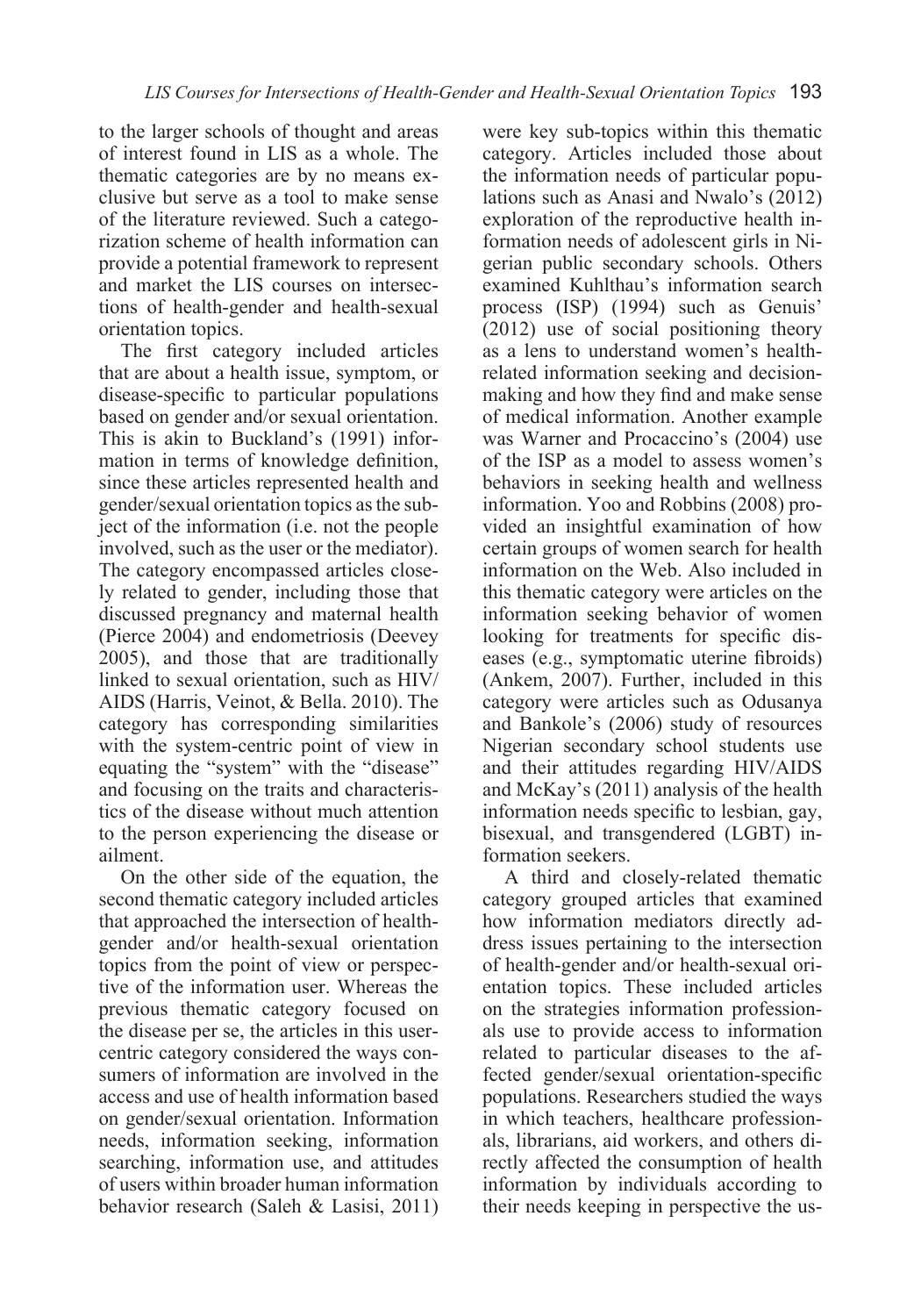ers' gender and/or sexual orientation. Examples in this thematic category included a project providing information access to select community-based women's health agencies (Huber, Peek, Hughes, & Little, 2003); Allison's (2007) examination of the important roles librarians play in the dissemination and use of biomedical information; Fikar and Keith's (2004) work on the perceptions of medical librarians in assisting LGBT healthcare workers; and, Levine's (2002) study of librarians and sex education that included discussions on health, gender, and sexual orientation. There was also a tendency in some articles in this thematic category to focus on the attitudes, values, and practices of information mediators, such as Baker, Case, and Policicchio's (2003) research that explored ways in which information professionals provide access to health-related information to female inner-city sex workers.

The fourth thematic category included articles that addressed health-gender and/ or health-sexual orientation topics from the institutional standpoint. These identified information-related institutions in a wide range of settings, from traditional public and school libraries to hospitals and governments. The research in these articles pertained to how the institutions assisted populations based on gender/sexual orientation-specific needs. An example of such an article examined how school librarians addressed and provided access to LGBT-themed literature (Hughes-Hassell, Overberg, & Harris, 2013). Other articles included how populations distinguished by gender and/or sexual orientation used information-related institutions, such as a historical overview of how women use public libraries for information on womancentric health issues (Apple 2012). Also found were articles that explored how information-related institutions served as a bridge between the users and information, such as an analysis of Canadian provincial governments' use of the Internet to provide information for women on domestic violence (Wathen & McKeown 2010) or a study of how the attitudes held by a community of women in Nigeria regarding HIV/AIDS had repercussions for public libraries (Shabi 2012).

Another less common thematic category included articles on the organization and retrieval of information as it related to the intersections of health-gender and/or health-sexual orientation topics. This involved ways in which health-related information itself was directly organized, such as López-Huertas and Ramírez's (2007) discussion of terminology and indexing specifically in gender thesauri—regarding the body and health of women. It also included a broader approach to information packaging, such as Pinho and Guimarães' (2012) analysis of the ways sexual orientation is treated in Brazilian indexing languages, which also discussed healthrelated issues. Additional studies focused on information resources and included an article by Deevey (2005), who provided details on where to locate information on the gender-specific disease, endometriosis, and highlighted the necessity of information mediators for those suffering from the disease. Another example was Gross, Goldsmith, and Carruth's (2008) work that analyzed young adult literature's attitudes toward HIV/AIDS and gay and lesbian themes in the sample studied.

The final thematic category was the most pertinent to this particular study, namely, those articles which directly discussed the intersections of health-gender and/or health-sexual orientation and LIS education. These articles focused on health, gender, and/or sexual orientation in the LIS educational setting and their importance vis-à-vis the instruction and training of LIS professionals. Some of the articles found had explicit connections between healthgender and/or health-sexual orientation topics, such as Mehra and Dessel's (2011) analysis of community health information services for those with HIV/AIDS and the role of LIS education in developing these services. Others focused more closely on one of the topics (i.e. health, gender, or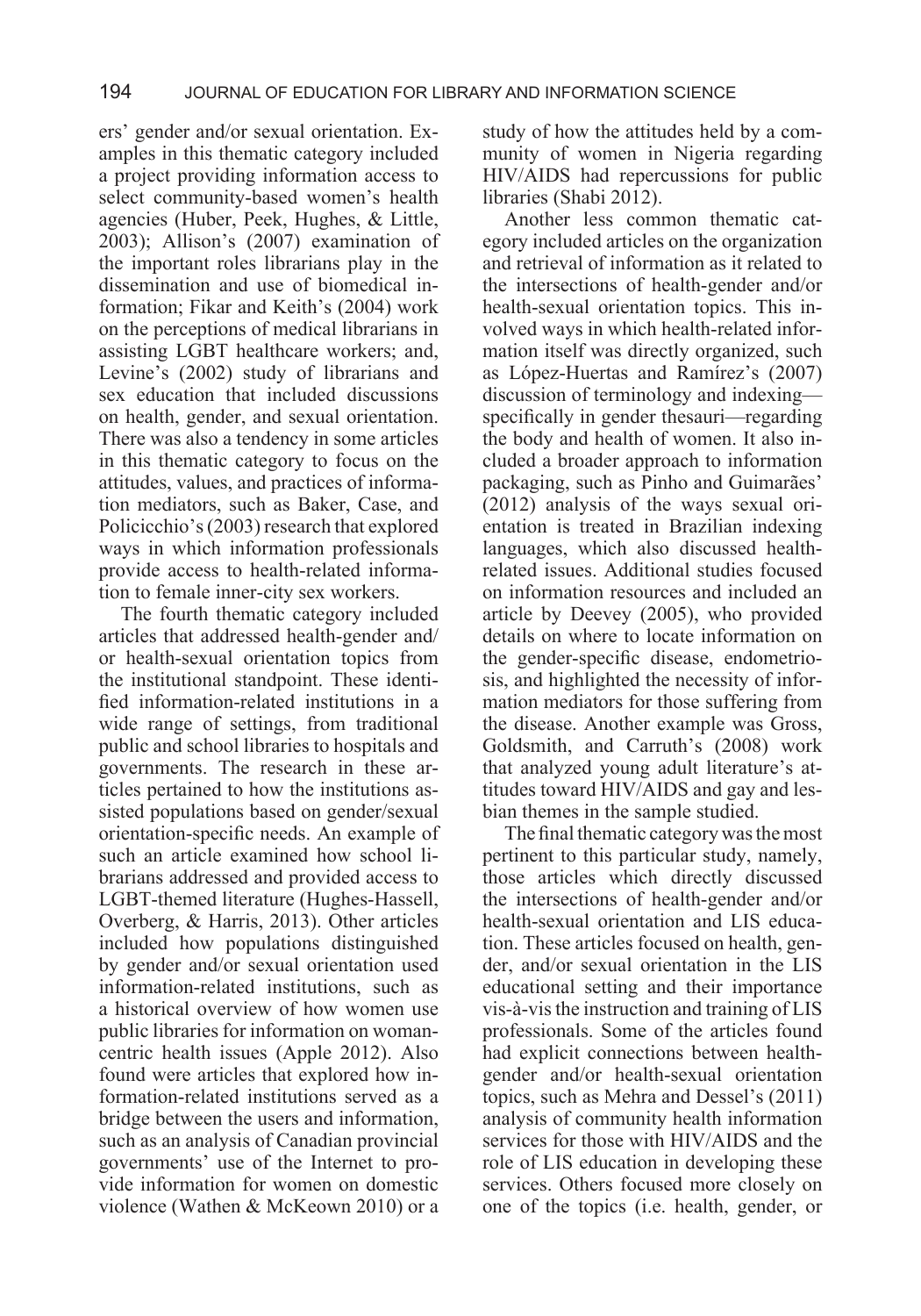sexual orientation), but included an intersection between health and gender/sexual orientation. For example, Detlefsen and Huber's (1991) work on the way HIV/ AIDS is discussed in the LIS classroom, an analysis which included mention of both gender and sexual orientation. Detlefsen and Galvin (1986) provided an examination of health science/biomedical librarianship education, wherein the role of women (i.e. gender) was included in the conversation surrounding LIS scholarship. Mehra and Braquet's (2011) research on the reference services for LGBT and questioning students included a discussion of both LIS education (regarding community involvement) and the health of students.

## **Methodology**

In order to pinpoint the LIS courses with health, gender, and sexual orientation-related topics, during September–December 2012 a content analysis was conducted of the bibliographic course descriptions on the homepages of the 53 graduate programs in Canada and the United States that are accredited by the American Library Association (ALA). Though the bibliographic course descriptions ranged in length from a handful of sentences to several pages of detailed information, they were found appropriate for this analysis, as they are publicly accessible and represented online the pithiest summaries of a course's content. Ease of access was deemed as particularly important. Even though the bibliographic course descriptions simply do not allow for in-depth understanding of course content and approach, yet, for this study, the goal was to see what could be discovered simply from a program's homepage, without any direct contact with the faculty or staff from an individual LIS program. Additionally, within the limited descriptions, what the various LIS programs include, what they exclude are revealed, as are any intentional or unintentional biases regarding gender and sexual orientation topics, as reflected on their web course represen-

tations. After this initial step was completed, the descriptions were first examined through a health-oriented lens. The bibliographic descriptions were searched using keyword terms related to health content (e.g. "health" and "medic"), and after these were compiled, they were in turn searched for keyword terms that were related to gender and sexual orientation content (e.g., "wome/woma," "fem," and "reproduct" for courses with gender content; "sexual minorit," "gay," "lesbian," and "LGBT/ GLBT" for sexual orientation content). For a more holistic approach, the search was conducted from different angles as well. The research strategy included a second, gender-oriented lens, where the bibliographic descriptions were searched for gender keyword terms first, followed by a search for health-related content. A third, sexual orientation-oriented lens, was also employed where the descriptions were searched for sexual orientation keyword terms and then health terms.

Using this approach, no overlap was discovered between health and gender courses, and the same was true for health and sexual orientation courses. The search was then expanded to include the syllabi of courses identified in the first phase of each lens (i.e. courses with health-related keyword terms, courses with genderrelated keyword terms, and courses with sexual orientation-related keyword terms). As with the bibliographic course descriptions, the goal was to locate the syllabi without assistance from the faculty or staff of the LIS programs, so only those courses for which syllabi could be found online were considered in this study. A reflective analysis of these course syllabi mapped the infoscape surrounding the teaching of gender and sexual orientation topics in LIS courses on health information support services and vice-versa.

Some limitations of this research include a focus of data collection only on courses considered part of the ALA-accredited master's degree. Even though a range of bibliographic course descriptions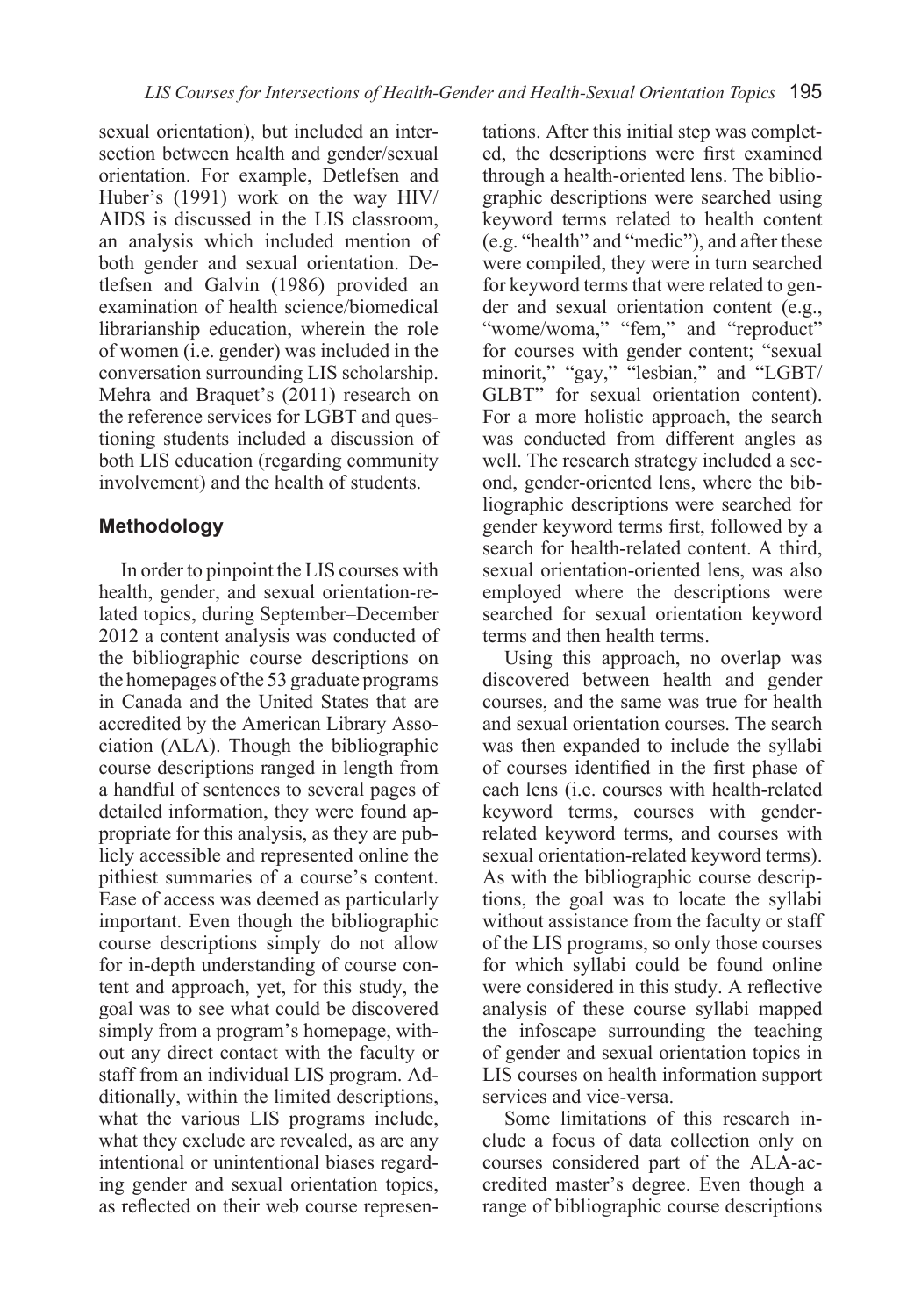was found (mostly short blurbs, although a few included course objectives and course content covered), all the relevant course syllabi were not made publicly accessible on the LIS program website. Some issues that emerged include the following: First, it was not always clear if the website course description itself was outdated and incomplete or it was the most current and complete version for the individual courses. Second, it was not clear if the courses described on the LIS program website had been offered recently or not been offered for a long time. The assumption was that they would have been removed from the public resource if the latter was true, otherwise, it would be quite misleading and show poorly on the individual LIS program. However, from the information found, some materials were for courses taught a while back, and the suggestion for administrators and developers of the LIS program websites is that they must make efforts to rectify such lapses. Moreover, if health, gender, and sexual orientation topics were included in a "special topic course" with a generic number then that might not have been included in the dataset that was studied.

#### **Findings**

Appendix 1–3 provides a list of LIS course titles with health, gender, and sexual orientation-related content respectively. Table 1 summarizes health-related

courses in LIS programs in Canada and United States. One hundred and forty-five courses in 47 programs were found on the websites with health-related content based on the analysis of the bibliographic descriptions available on the homepages of LIS programs in Canada and the United States (a total of 53 programs). However, only 40 courses (27.60%) had their syllabi available online without password access to the general public. In addition, within this pool of bibliographic course descriptions, there were no courses identified in the collection that had vocabularies associated with intersections of health-gender or health-sexual orientation content.

Table 2 summarizes gender-related courses in LIS programs in Canada and United States. Thirty-one courses in 13 programs were found on the websites with gender-related content based on the analysis of the bibliographic descriptions available on the homepages of LIS programs in Canada and the United States (a total of 53 programs). However, only 10 courses (32.26%) had their syllabi available online without password access to the general public. In addition, within this limited pool of bibliographic course descriptions, there were no courses identified in the collection that had vocabularies associated with intersections of gender-health content.

Table 3 summarizes sexual orientationrelated courses in LIS programs in Canada and United States. Seven courses in four programs were found on the websites with

|               | Number of | Number of LIS<br><b>Programs with ONE</b> | <b>Number of LIS Programs</b><br>with MORE THAN ONE<br>LIS Programs Health-Related Course Health-Related Course Health-Related Content | <b>Total Number of</b><br><b>LIS Courses with</b>       |
|---------------|-----------|-------------------------------------------|----------------------------------------------------------------------------------------------------------------------------------------|---------------------------------------------------------|
| Canada        |           |                                           | 5[2, 2, 3, 6, 7]                                                                                                                       | 21                                                      |
| United States | 46        | 14                                        | $27$ [2, 2, 2, 2, 2, 2, 2, 2,<br>2, 2, 3, 3, 3, 3, 3, 4, 4, 4,<br>4, 4, 4, 5, 5, 7, 8, 9, 17]                                          | 124                                                     |
| <b>TOTAL</b>  | 53        | 15                                        | 32                                                                                                                                     | 145 courses in 47<br>programs with 40<br>online syllabi |

Table 1. Health-related LIS Courses.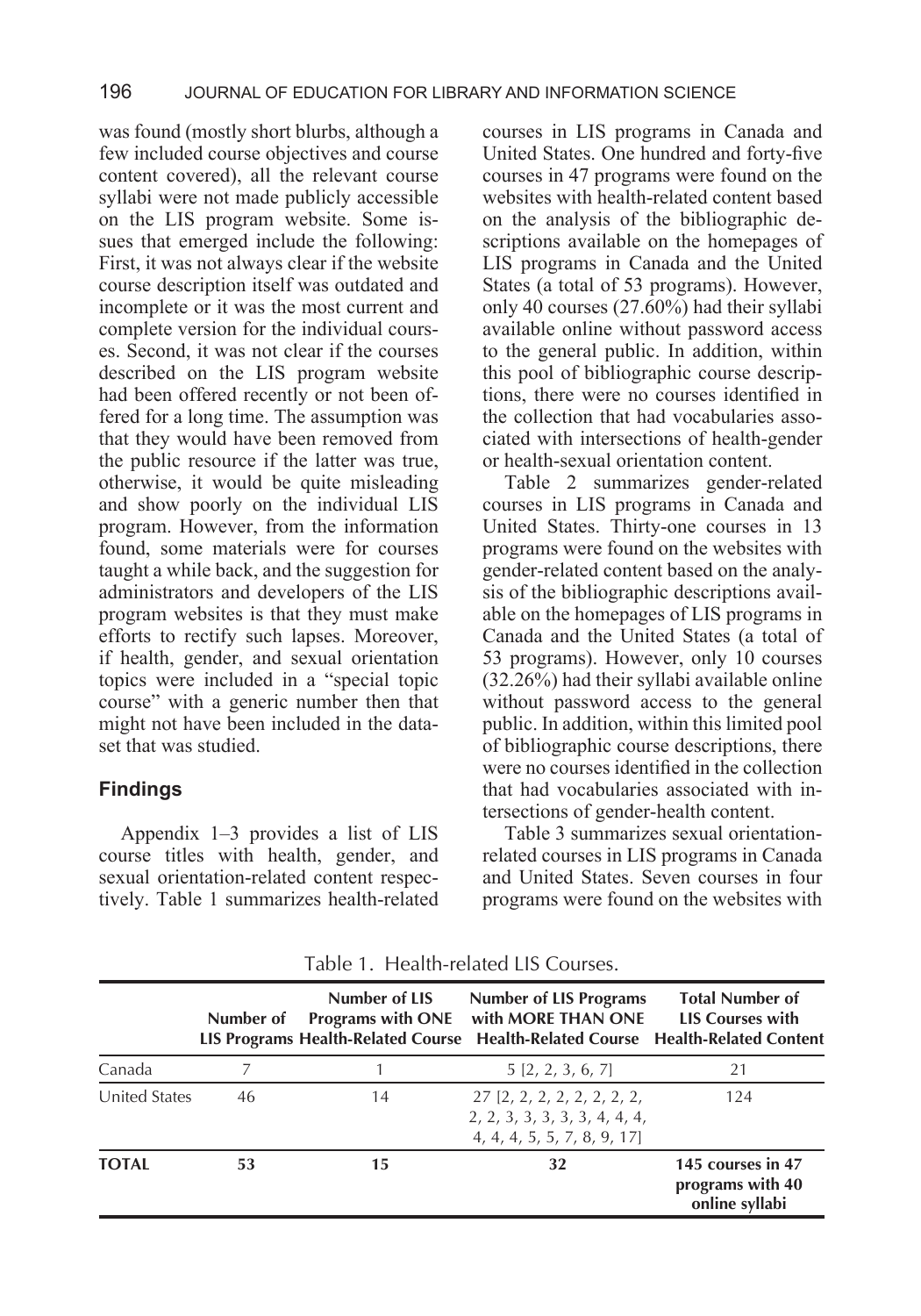|               | Number of<br><b>LIS Programs</b> | Number of LIS<br><b>Programs with ONE</b><br><b>Gender Course</b> | <b>Number of LIS Programs</b><br>with MORE THAN ONE<br><b>Gender Course</b> | <b>Total Number of</b><br><b>LIS Courses with</b><br><b>Gender Content</b> |
|---------------|----------------------------------|-------------------------------------------------------------------|-----------------------------------------------------------------------------|----------------------------------------------------------------------------|
| Canada        |                                  |                                                                   | 3[2, 4, 5]                                                                  | 11                                                                         |
| United States | 46                               | 6                                                                 | 4 [2, 2, 2, 8]                                                              | 20                                                                         |
| <b>TOTAL</b>  | 53                               | 6                                                                 |                                                                             | 31 courses in 13<br>programs with 10<br>online syllabi                     |

Table 2. Gender-related LIS Courses.

sexual orientation-related content based on the analysis of the bibliographic descriptions available on the homepages of LIS programs in Canada and the United States (a total of 53 programs). However, only one course  $(14.29\%)$  had its syllabus available online without password access to the general public. In addition, within this limited pool of bibliographic course descriptions, there were no courses identified in the collection that had vocabularies associated with intersections of sexual orientation-health content.

With the expansion of the dataset to include publicly accessible syllabi of the courses already identified by their bibliographic descriptions, even though the number of courses shrank, the increased amount of data meant that there was an increased potential to find intersections of health-gender and/or health-sexual orientation content in the LIS courses. Including the syllabi resulted in more than just the succinct, single paragraph summaries that the researchers often found in the bulk of bibliographic course descriptions.

Content analysis now included lecture topics, assigned and suggested readings, and homework assignments, amongst other information, as a result of the widened scope. Analysis of the LIS health course syllabi showed four courses with genderrelated content and one course with sexual orientation-related content. Analysis of gender course syllabi showed one course with health-related content, and an analysis of one sexual orientation course syllabus found no course with health-related content.

#### **Discussion**

The bibliographic course descriptions for none of the health courses contained intersections of content with gender and/ or sexual orientation vocabularies or viceversa, and although this is disappointing the results are still significant, as they reveal a need for greater integration of these topics in LIS courses. This being said, there still exists a potential to include gender/sexual orientation-related topics

|               | Number of<br><b>LIS Programs</b> | Number of LIS<br><b>Sexual Orientation-</b><br><b>Related Course</b> | <b>Number of LIS Programs</b><br>Programs with ONE with MORE THAN ONE LIS Courses with Sexual<br><b>Sexual Orientation-</b><br><b>Related Course</b> | <b>Total Number of</b><br><b>Orientation-Related</b><br><b>Content</b> |
|---------------|----------------------------------|----------------------------------------------------------------------|------------------------------------------------------------------------------------------------------------------------------------------------------|------------------------------------------------------------------------|
| Canada        |                                  |                                                                      | $1 \; 2$                                                                                                                                             |                                                                        |
| United States | 46                               |                                                                      | 1 [3]                                                                                                                                                | 124                                                                    |
| <b>TOTAL</b>  | 53                               |                                                                      | $\mathbf 2$                                                                                                                                          | 7 courses in 4 programs<br>$= 1$ online syllabus                       |

Table 3. Sexual-orientation-related LIS Courses.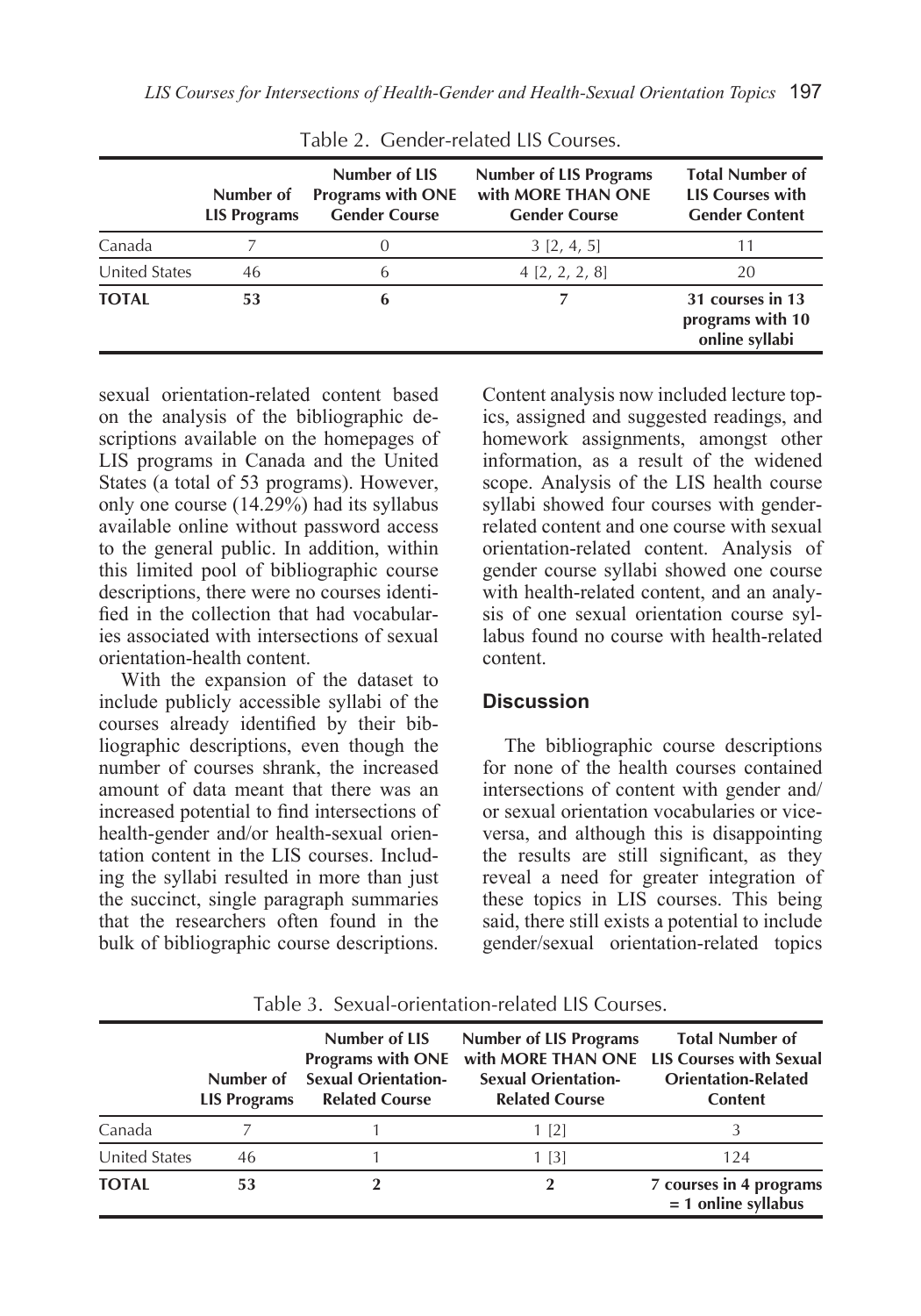and vocabularies in current bibliographic health course descriptions within the existing framework. For example, the healthrelated course offered at the University of Wisconsin-Madison, "LIS 517: Consumer Health Information: Resources, Users, and Services," displays a potential opportunity to demonstrate the intersection of healthgender and health-sexual orientation topics. The current online bibliographic description of this course includes "special domain of consumer health" and refers to the special needs of consumer health information users, ethical issues, and the way users find access to such information. To start with, terms associated with women's concerns/behaviors and "lesbian, gay, bisexual, and transgender" populations, amongst others, can easily be included to represent a diversity of users and their interaction with health information resources and services. Similarly, current gender/ sexual orientation courses also have the potential to include health-related vocabularies in their online bibliographic course descriptions. Simmons College's "LIS 530J: Information Services for Diverse Users" bibliographic course description

notes the "special needs" of users, focusing on those who are "traditionally underrepresented in information settings." Adding examples and populations related to diversity issues including race, social class, gender, and sexual orientation should not be difficult. In such courses, terms associated with health should be included in the bibliographic course description and course content since health is a key area where information resources and services in specific health information institutions are provided to diverse users to meet their specific needs, wants, and expectations.

Table 4 summarizes intersections of health-gender and health-sexual orientation content and vice-versa in LIS courses based on a content analysis of the course syllabi.

Content analysis of specific course syllabi found on the websites of the different LIS programs helped identify select ways that instructors of these courses represented intersections of health, gender, and sexual orientation topics. Such efforts provide practical suggestions and best practices for other course instructors across various LIS programs to insert such important information into their curriculum. One example

|     |                                                                                            | Sr. No. Course Title and University Select Example Specifics from Course Syllabi                                                                                                                                                                                                                                                                                                                                                                     |  |
|-----|--------------------------------------------------------------------------------------------|------------------------------------------------------------------------------------------------------------------------------------------------------------------------------------------------------------------------------------------------------------------------------------------------------------------------------------------------------------------------------------------------------------------------------------------------------|--|
| 1.  | Gender in Health Course Syllabi                                                            |                                                                                                                                                                                                                                                                                                                                                                                                                                                      |  |
| 1.1 | SI 657/757: Info. Tech.<br>and Global Development,<br>University of Michigan-<br>Ann Arbor | 1.1.1. Inclusion in specific assignment description [Policy As-<br>sessment Paper 20%]: "A clear impacts statement that describes<br>the specific impacts your project will have, including poverty<br>impacts, inequality, gender, etc."                                                                                                                                                                                                            |  |
|     |                                                                                            | 1.1.2. Materials for specific weeks included gender resources:<br>(1) "For Week 9 [Urbanization and Infrastructure]: Lebanon, First<br>Female Electrician, (2010) Produced by Karen Neksa Iguchi on<br>behalf of United Nations Television." (2) "For Week 7 [ICTs and<br>Development]: Anita Gurumurthy, "Promoting gender equality?<br>Some development-related uses of ICTs by women," Develop-<br>ment in Practice 16:6 (Nov 2006), pp 611-616." |  |
|     |                                                                                            | 1.1.3. Under "Other Resources": "Swasti Mitter and Celia Ng,<br>eds. Gender and the Digital Economy: Perspectives from the<br>Developing World (Sage 2005)."                                                                                                                                                                                                                                                                                         |  |

Table 4. Intersections of Health-Gender and Health-Sexual Orientation in LIS Courses.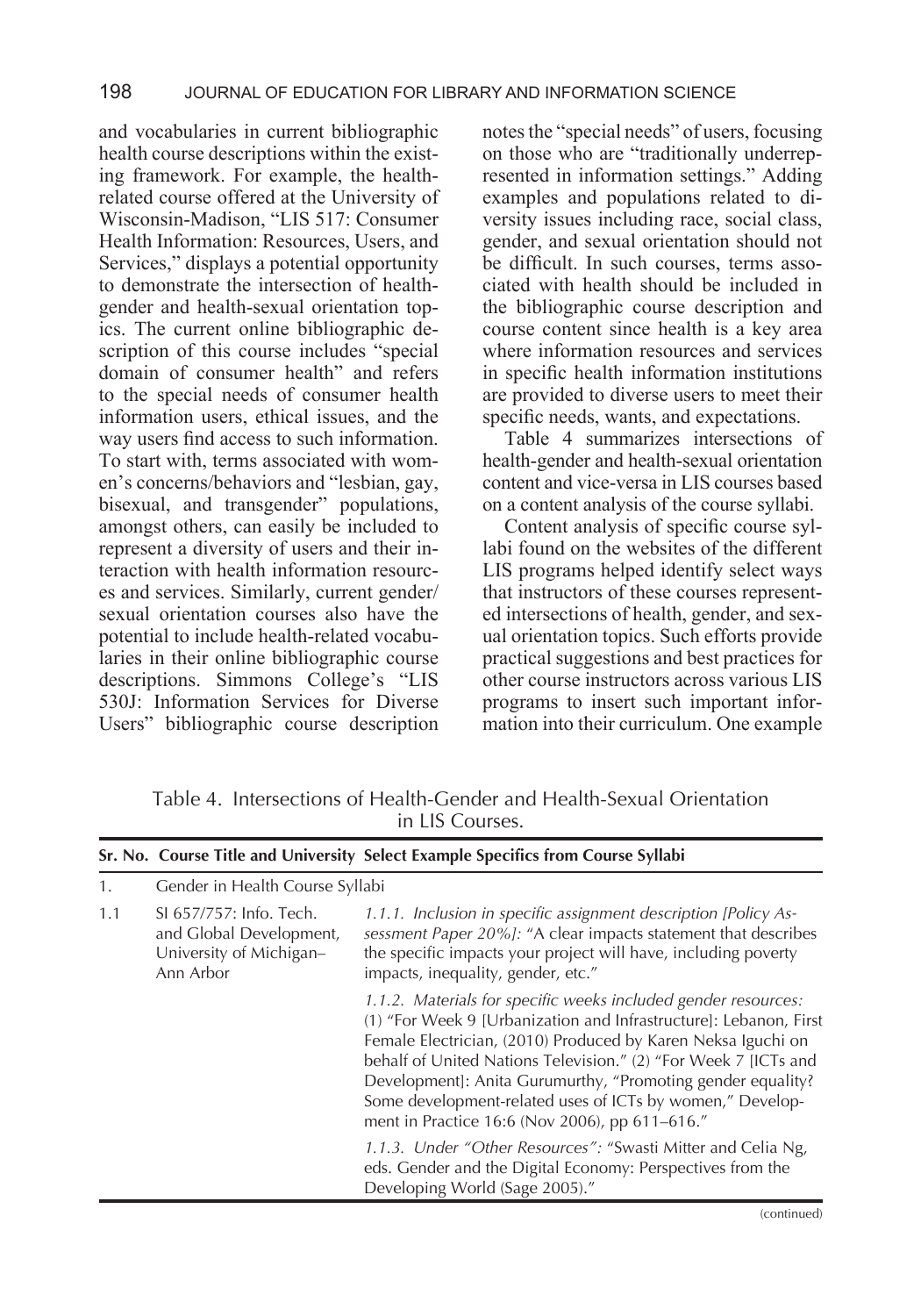| Sr. No. | <b>Course Title and University</b>                                                              | Select Example Specifics from Course Syllabi                                                                                                                                                                                                                                                                                                                                                                                    |
|---------|-------------------------------------------------------------------------------------------------|---------------------------------------------------------------------------------------------------------------------------------------------------------------------------------------------------------------------------------------------------------------------------------------------------------------------------------------------------------------------------------------------------------------------------------|
| 1.2     | LIS 2585: Health Consumer<br>Resources and Services,<br>University of Pittsburgh-<br>Pittsburgh | 1.2.1. In the "Course Introduction" and "Thematic Op-<br>tion" descriptions: "Among the "special populations"<br>whose health-related information needs will be discussed<br>are gay/lesbian/bisexual people, the homeless, those<br>with mental illnesses, pet owners, the poor, prisoners,<br>refugees, teens, women, and men."                                                                                               |
|         |                                                                                                 | 1.2.2. Title of specific sessions: "Session 13 Gender Issues<br>in CHI Materials and Services: Services and Materials for<br>Women; the Men's Health Movement."                                                                                                                                                                                                                                                                 |
|         |                                                                                                 | 1.2.3. General directions for writing assignments [Lan-<br>guage Courtesy]: "Inclusive language: Gender-inclusive<br>language is required in all course work. The use of re-<br>spectful language in any situation is not a matter of politi-<br>cal correctness but one of simple courtesy."                                                                                                                                   |
|         |                                                                                                 | 1.2.4. Inclusion in specific assignment description [Review<br>Exercise 3]: "Choose a magazine or newsletter that is con-<br>sumer health-oriented read at least a year's worth of<br>it, and write an evaluative review for your colleagues"<br>List of magazines included: "American health for women,<br>A Friend indeed: for women in the prime of life, Harvard<br>women's health watch, Mayo Clinic women's health, etc." |
| 1.3     | LS 556: Bibliography of the<br>Sciences, Clarion University of<br>Pennsylvania-Clarion          | 1.3.1. Under "General Texts": "Women and science:<br>an annotated bibliography / Marilyn Bailey Ogilvie with<br>Kerry Lynne Meek. Z7963.S3 O35 1996."                                                                                                                                                                                                                                                                           |
| 1.4     | INF 382K: Information Resources<br>in the Health Sciences, University<br>of Texas-Austin        | 1.4.1. Description of specific sessions: "February 8: Read<br>Kane, pages 27-51 on diabetes, HIV/AIDS, and women's<br>health."                                                                                                                                                                                                                                                                                                  |
| 2.      | Sexual Orientation in Health Course Syllabi                                                     |                                                                                                                                                                                                                                                                                                                                                                                                                                 |
| 2.1     | LIS 2585: Health Consumer<br>Resources and Services,                                            | 2.1.1. In the "Course Introduction" and "Thematic Op-<br>tion" descriptions: "Among the "special populations"<br>University of Pittsburgh-Pittsburgh whose health-related information needs will be discussed<br>are gay/lesbian/bisexual people, the homeless, those<br>with mental illnesses, pet owners, the poor, prisoners,<br>refugees, teens, women, and men."                                                           |
|         |                                                                                                 | 2.1.2. Title of specific sessions: "Session 14 Minority Is-<br>sues in CHI Materials and Services: Gay/Lesbian/Bisexual<br>Materials and Services; Services and Materials for Refu-<br>gees."                                                                                                                                                                                                                                   |
| 3.      | Health in Gender Course Syllabi                                                                 |                                                                                                                                                                                                                                                                                                                                                                                                                                 |
| 3.1     | INF 386G Gender, Technology,<br>and Information: University of<br>Texas-Austin                  | 3.1.1. Health-related reading included in a list of "Refer-<br>ences": "Taylor, George H. (2001). Improvement in medi-<br>cal rubbing apparatus. In Carroll Pursell (Ed.), American<br>technology (pp. 131-133). Oxford, UK: Blackwell. (Origi-<br>nal work published 1876)."                                                                                                                                                   |

Table 4 (continued). Intersections of Health-Gender and Health-Sexual Orientation in LIS Courses.

4. Health in Sexual Orientation Course Syllabi: None.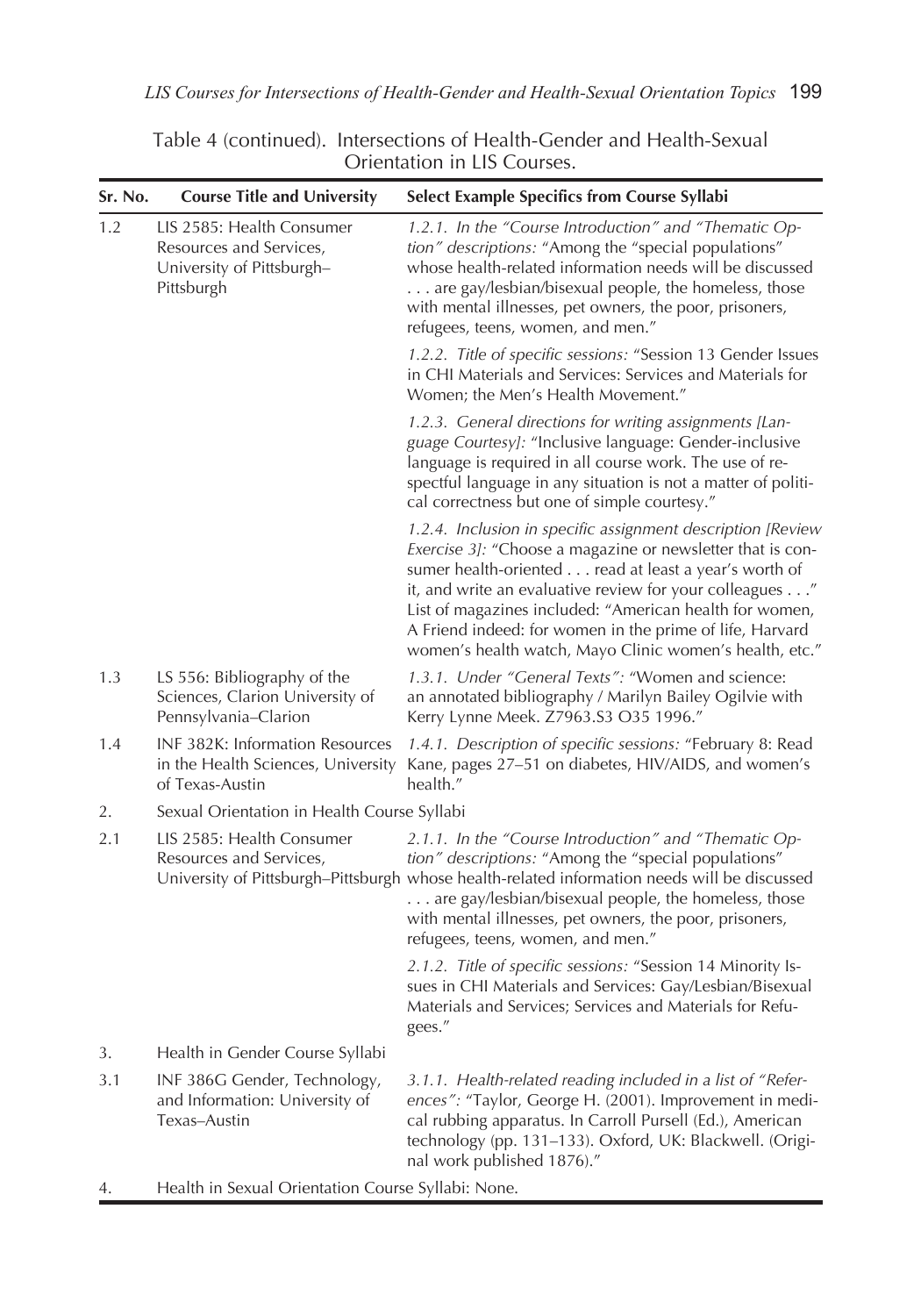of such an intersection was represented in the syllabus of "LIS 2585: Health Consumer Resources and Services," a course offered at the University of Pittsburgh, where the following introductory course description included vocabularies reflecting health-gender and health-sexual orientation topics: "Among the "special populations" whose health-related information needs will be discussed are persons living with AIDS/HIV disease, children, those with chronic diseases, persons of color, the disabled, the dying, the elderly, those of limited literacy, gay/lesbian/bisexual people, the homeless, those with mental illnesses, pet owners, the poor, prisoners, refugees, teens, women, and men. The role of their family, friend, or neighborhood caregivers as information seekers will also be discussed." Another strategy adopted in this course to represent health-gender and health-sexual orientation topics was under the following "Thematic Option" description for completing the course exercises: "IF you choose this option, you may focus ALL your written work for this class on a particular special population—i.e., persons living with AIDS/HIV disease, children, those with chronic diseases, persons of color, the disabled, the dying, the elderly, gay/lesbian/bisexual people, the homeless, those of limited literacy, those with mental illnesses, pet owners, the poor, prisoners, refugees, teens, women, men, or any other population that you would like to investigate." Such an option provided flexibility to individual students to tailor the course content and include health-gender and/or health-sexual orientation topics in the context of their own uniquely selected population and areas of interest. This course also went further to create inclusive titles of specific sessions covered during the semester to reflect health-gender and/ or health-sexual orientation topics, as seen in the following examples: "Session 13: Gender Issues in CHI Materials and Services: Services and Materials for Women; the Men's Health Movement" and "Session 14: Minority Issues in CHI Materials

and Services: Gay/Lesbian/Bisexual Materials and Services; Services and Materials for Refugees."

The following example of the description of a specific subtopic under a particular date in the calendar included in the syllabus of the University of Texas-Austin's "INF 382K: Information Resources in the Health Sciences" course provided language reflecting a health-gender intersection: "February 8—Read Kane, pages 27–51 on diabetes, HIV/AIDS, and women's health."

Both the "SI 657/757: Information Technology and Global Development" course offered at the University of Michigan–Ann Arbor, and the "LIS 2585: Health Consumer Resources and Services" course offered at the University of Pittsburgh, had language reflecting health-gender intersections in their assignment description. The first course included the following select description of the "Integrative Information Assessment and Design Project: (40%)" for master's students that served as a writing guideline to follow in a specific assignment: "Working in groups of 3–4, students will be required to produce a 12–15 page (single-spaced) project proposal that: a) identifies a clearly-defined development problem, barrier, or challenge; and b) proposes an innovative programmatic, institutional, or design intervention that shows reasonable promise of addressing or improving the problem identified. Your proposal must include . . . a clear impacts statement that describes the specific impacts your project will have, including poverty impacts, inequality, gender, etc." The second course, on the other hand, included the following select description entitled "A note on Language Courtesy" that served as a general assignment guideline to follow in all course writings: "Inclusive language: Gender-inclusive language is required in all course work. The use of respectful language in any situation is not a matter of political correctness but one of simple courtesy."

Representation of readings, resources, literature, and other materials reflecting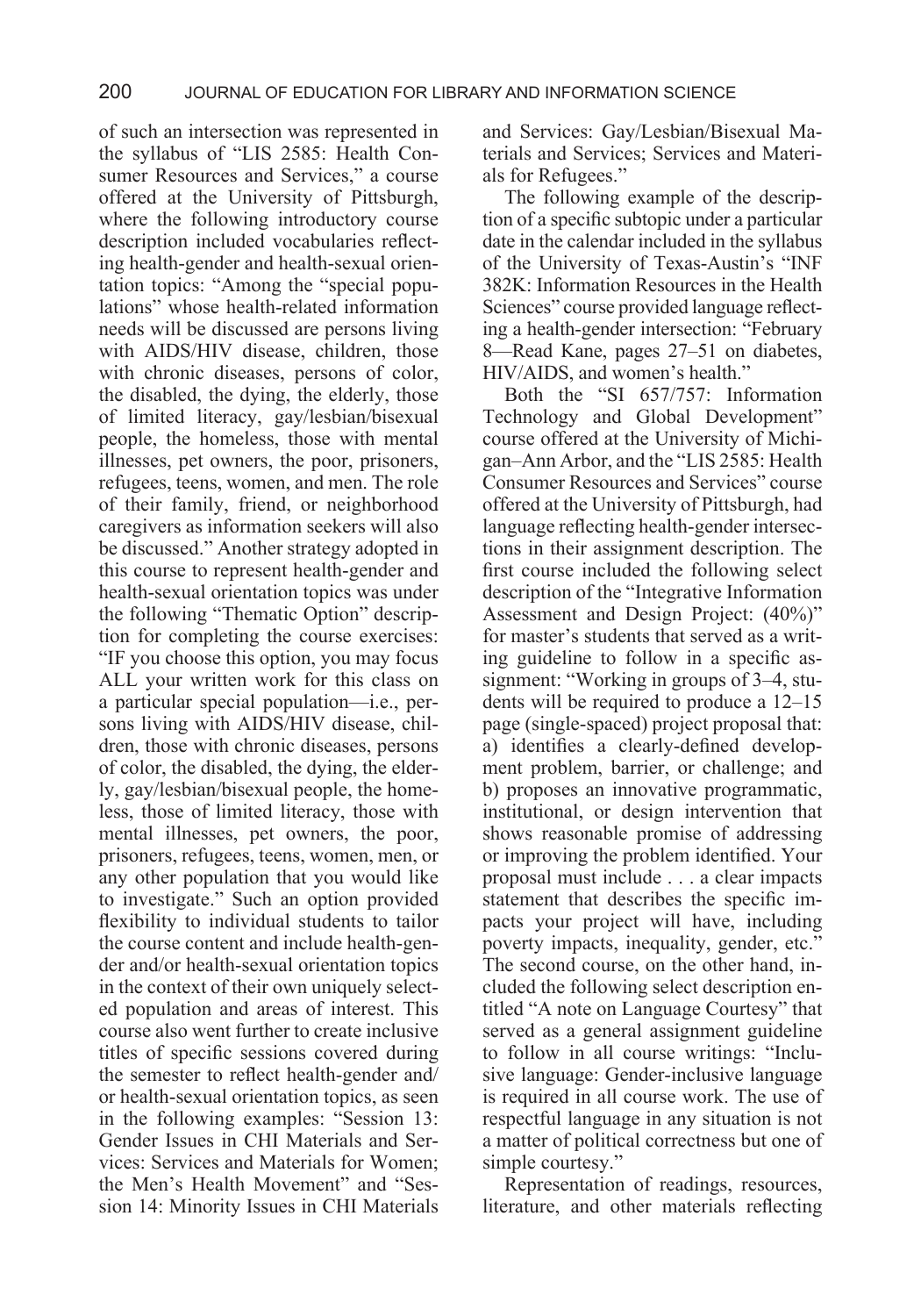health-gender/sexual orientation intersections were seen in three courses. The University of Michigan–Ann Arbor offered the "SI 657/757: Information Technology and Global Development" course that included such information in materials for a specific week as: "Week 7—ICTs and Development: Projects and Programs (Mar. 8th) . . . Anita Gurumurthy, "Promoting gender equality? Some developmentrelated uses of ICTs by women," Development in Practice 16:6 (Nov. 2006), pp 611–616." This course also included such information under "Other Resources" to be used throughout the semester: "Beyond the materials dealt with in class, there is a (huge!) variety of books, journals, blogs, lists, websites, and other online and offline resources featuring material highly interesting, relevant and useful to the themes of the course. We'll create a more active list of these (to which you'll be encouraged to contribute) on the wiki section of the course Ctools site. But here's a good starting point . . ." and included the following reading: "Swasti Mitter and Celia Ng, eds. Gender and the Digital Economy: Perspectives from the Developing World (Sage 2005)." The Clarion University in Pennsylvania offered the "LS 556: Bibliography of the Sciences" course that included "Women and science: an annotated bibliography/Marilyn Bailey Ogilvie with Kerry Lynne Meek. Z7963.S3 O35 1996" as a representation of a resource reflecting a health-gender intersection under the heading "General texts" and "Specific audiences." The University of Texas-Austin offered the gender-specific "INF 386G Gender, Technology, and Information" course that included "Taylor, George H. (2001). Improvement in medical rubbing apparatus. In Carroll Pursell (Ed.), American technology (pp. 131-133). Oxford, UK: Blackwell. (Original work published 1876) CD" in a reference list.

### **Conclusion**

There is a limited representation of

health-gender/sexual orientation intersections in the existing LIS courses and faculty need to extend their courses to address these important topic areas that are currently not getting addressed in the LIS curricula in Canada and the United States. Yet, efforts of select LIS programs/instructors to include health-gender and/or healthsexual orientation topics in their course syllabi need to be commended. Strategies included content integration of healthgender and/or health-sexual orientation vocabularies in: (1) Introductory course description; (2) General guidelines for writing all assignments; (3) Specific guidelines for completing a particular assignment; (4) Alternate option description for fulfilling course expectations; (5) Title and description of a specific session; (6) Materials/ readings assigned for a specific week; (7) Required course text; (8) Reference list; (9) Other course resources. Based on the preference of individual instructors, such strategies can be included selectively in all courses since any aspect of information-related work has a conceptual and/or thematic potential to make connections with health, gender, and sexual orientation concerns and intersections. Additionally, the authors suggest as part of a "must do" list for instructors to include health-gender and/or health-sexual orientation content in courses that focus specifically on any one of these areas. Similar practices may also apply to represent diversity information concerning health issues related to disability, aging, or other populations who have special health needs and are discriminated against.

As reflected in the data collected during this research, current efforts, although well-intentioned, are ad hoc, isolated, and fragmented and there is a need for a strategic plan to develop more comprehensive and systematic development of health gender and health-sexual orientation intersections. Examples from limited number of course syllabi do show a range of strategies that various instructors in different LIS programs have adopted to include vocabularies reflecting health-gender/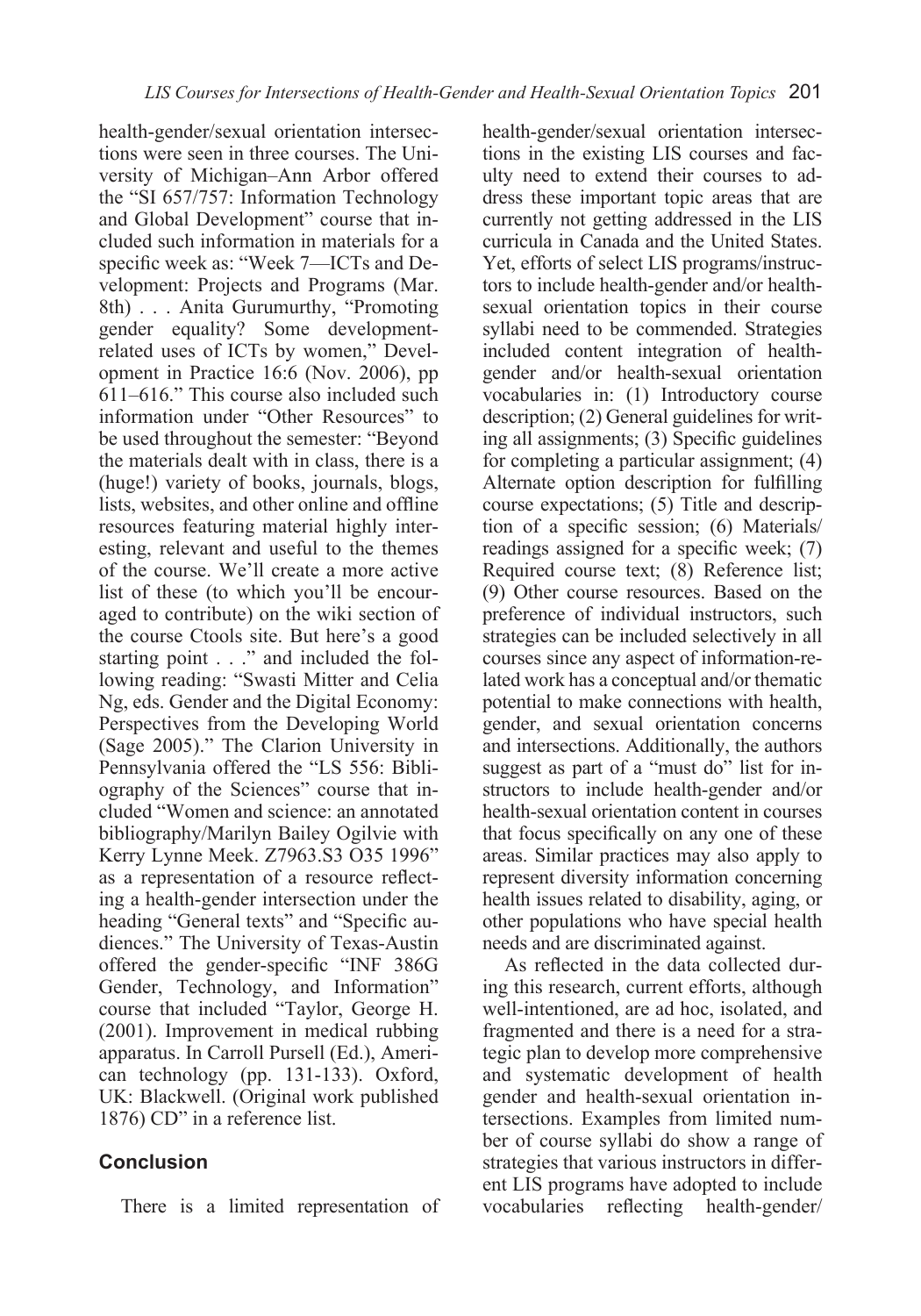#### 202 JOURNAL OF EDUCATION FOR LIBRARY AND INFORMATION SCIENCE

sexual orientation intersections in their courses. There is potential to include such language and content across the syllabi in other syllabi components where such descriptions have been missing (e.g., course objectives). They need to be integrated across the LIS curriculum more systematically and in an encompassing manner instead of the limited ways that we have seen in a few courses. Moreover, the lack of such language in the bibliographic descriptions of the LIS courses online can be perceived as a callous disregard and low prioritization of these topics and concerns. A valid question that arises based on this trend is whether such a gap is intentional and if there is a need to change the existing representations to reflect the importance of these intersections in the future. Only follow-up feedback from LIS faculty, in-



**Figure 1.** A conceptual representation of the health infoscape of LIS courses that the information professional of the 21st century should be aware of.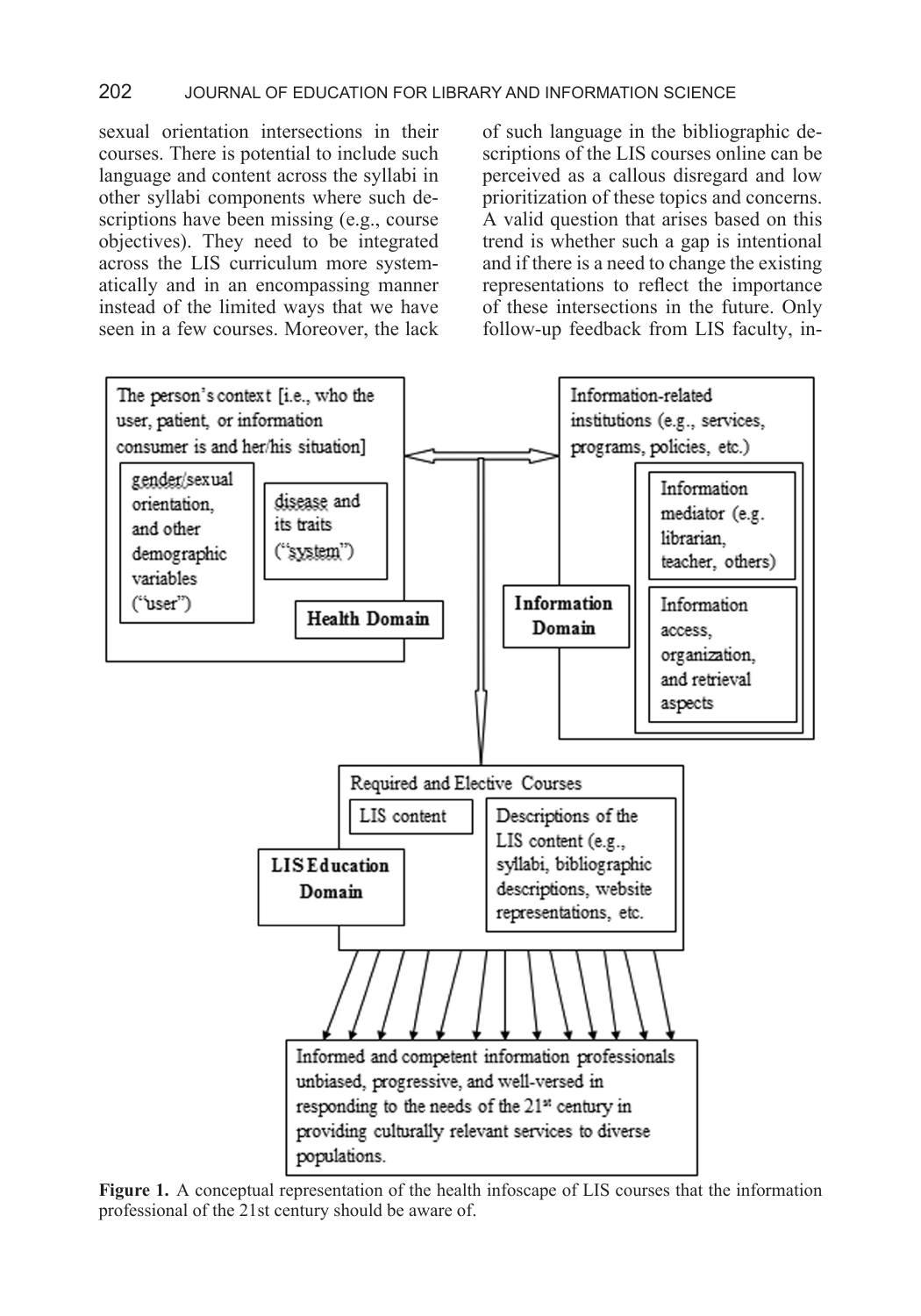structors, and administrators can help clarify answers and directions in this regard.

A review of the background literature discussed earlier is mapped in Figure 1 that represents a conceptual understanding of the infoscape discussed in this article. In the context of this article's content the informational landscape comprises of the health domain and the information domain and their intersections that should be holistically delivered via the LIS education domain. The goal is to educate progressively trained professionals who are responsive to the contemporary demands and expectations of the 21st century with its increased awareness of intercultural and international intersections and a respect for diversity and marginalized populations in a globally networked information society.

The health domain includes representing the entirety of the human condition and the person's context. This means providing relevant medical/health information services will require an understanding of who is the user, patient, or information consumer, and, what are her/his socio-cultural, socio-economic, and other aspects of experience. Demographic characteristics (e.g., gender, sexual orientation, age, race, ethnicity, income, education, etc.) as they shape the reality of the patient or health information user are as important

as the "system-centric" traits such as various aspects about the disease (e.g., symptoms, medications, etc.) that have been considered more important by the health professional (and consequently the health information provider) in the past. The information domain includes informationrelated institutions comprising of the information mediator and the information access, organization, and retrieval systems that are getting used. The interactions between these contributes to an awareness of the health infoscape that is provided by LIS education to train an informed, competent, skilled, and knowledgeable generation of professionals to meet the needs, expectations, demands, and urgencies in the 21st century. In addition to the instructor-student-information literacy dynamics, an important component in the LIS education domain is the creation of authoritative, current, complete, accurate, unbiased, and culturally appropriate content in its required and elective courses as well as their public web-based representations. There is a tremendous responsibility of LIS educators to insure their development and delivery in providing culturally relevant information services to diverse populations in order to send progressive and positive signals that are welcoming to all and hostile to none.

## **Appendices**

| <b>Course Title</b>                                                             | Name of University                                 |
|---------------------------------------------------------------------------------|----------------------------------------------------|
| LS 534: Medical Librarianship                                                   | University of Alabama-Tuscaloosa                   |
| IST 647: Health Sciences Information and Com-<br>munications Systems            | University at Albany, State University of New York |
| LIS 520: An Introduction to Health Sciences<br>Librarianship                    | University of Alberta-Edmonton                     |
| LIS 598: Special Topics (Consumer Health Re-<br>sources and Services)           | University of Alberta-Edmonton                     |
| IRLS 533: Medical Online Searching                                              | University of Arizona-Tucson                       |
| IRLS 556: Health Information in Ethnic Cultural<br>Communities and Environments | University of Arizona-Tucson                       |

Appendix 1. Titles of LIS Health-Related Courses in Canada and the United States.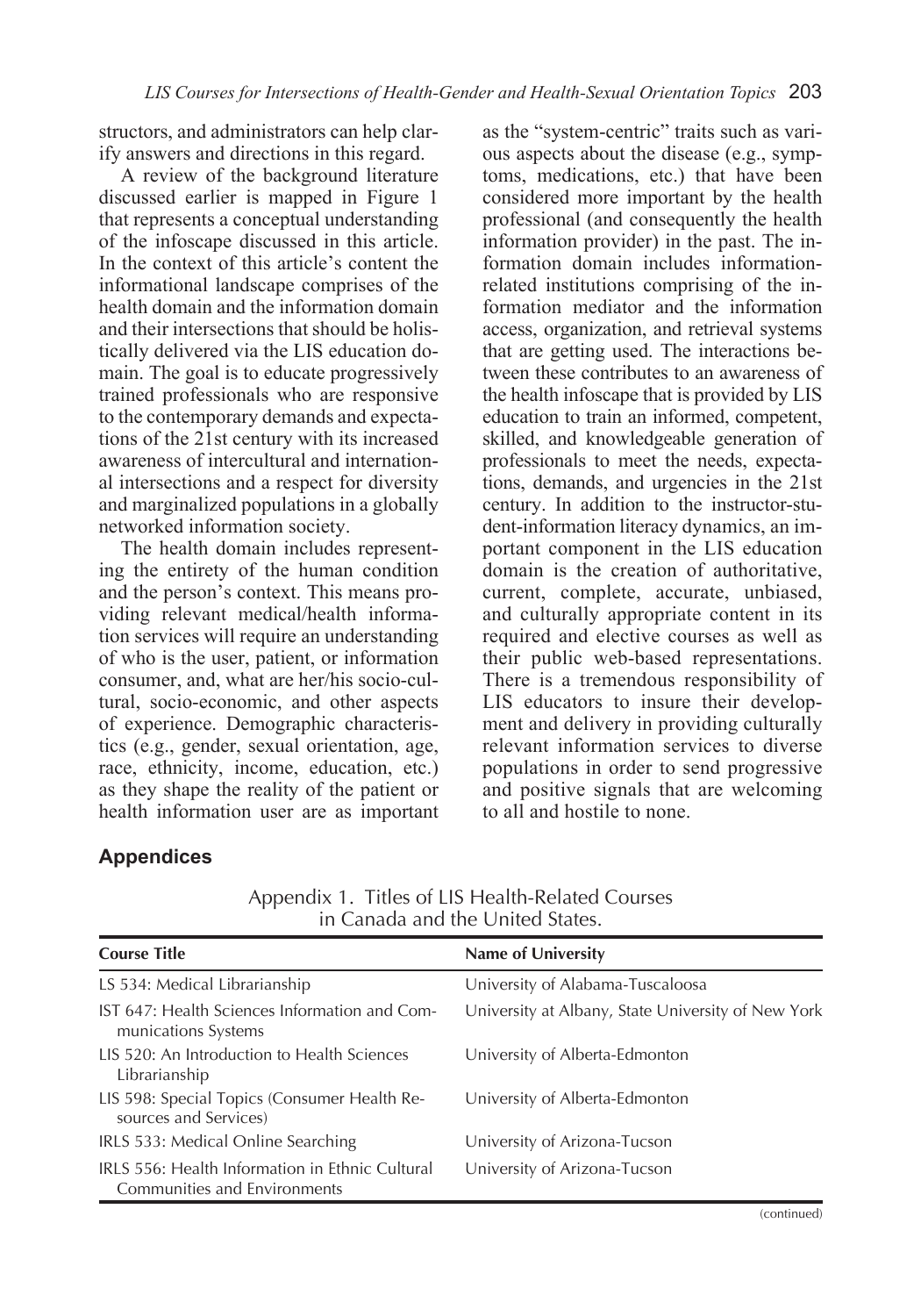| <b>Course Title</b>                                                                                | Name of University                            |
|----------------------------------------------------------------------------------------------------|-----------------------------------------------|
| IRLS 565: Health Sciences Library Administration and                                               | University of Arizona-Tucson                  |
| Practice                                                                                           |                                               |
| IRLS 624: Health and Medical Informatics                                                           | University of Arizona-Tucson                  |
| IRLS 634: Data Management and Healthcare                                                           | University of Arizona-Tucson                  |
| IRLS 646: Managing Healthcare Information                                                          | University of Arizona-Tucson                  |
| IRLS 662: Issues in Health Information                                                             | University of Arizona-Tucson                  |
| LIBR 514E: Taxonomies: Research and Evaluation                                                     | University of British Columbia-Vancouver      |
| LIBR 534: Health Information Sources and Services                                                  | University of British Columbia-Vancouver      |
| LIBR 553: Understanding Information Users in Diverse<br>Environments                               | University of British Columbia-Vancouver      |
| M253. Medical Knowledge Representation                                                             | University of California-Los Angeles          |
| M254. Medical Information Infrastructures and<br>Internet Technologies                             | University of California-Los Angeles          |
| M255. Medical Decision Making                                                                      | University of California-Los Angeles          |
| 457. Health Sciences Librarianship                                                                 | University of California-Los Angeles          |
| LSC 524: Information Analysis and Communication                                                    | Catholic University of America-Washington, DC |
| LSC 638: Science and Technology Information                                                        | Catholic University of America-Washington, DC |
| LSC 838: Health Sciences Literature                                                                | Catholic University of America-Washington, DC |
| LSC 871: Health Informatics                                                                        | Catholic University of America-Washington, DC |
| LS 556: Bibliog of The Sciences                                                                    | Clarion University of Pennsylvania-Clarion    |
| INFO 6682: Information Seeking Behaviour                                                           | Dalhousie University-Halifax                  |
| INFO 6750: Health Sciences Literature and Informa-<br>tion Sources                                 | Dalhousie University-Halifax                  |
| LIS 780: Health Science Librarianship                                                              | Dominican University-River Forest             |
| LIS 781: Reference Sources in Health Sciences                                                      | Dominican University-River Forest             |
| LIS 782: Seminar in Health Sciences                                                                | Dominican University-River Forest             |
| LIS 802: Seminars                                                                                  | Dominican University-River Forest             |
| INFO 634: Data Mining                                                                              | Drexel University-Philadelphia                |
| INFO 648: Healthcare Informatics                                                                   | Drexel University-Philadelphia                |
| INFO 675: Resources in the Health Sciences                                                         | Drexel University-Philadelphia                |
| INFO 731: Organization & Social Issues in Healthcare Drexel University-Philadelphia<br>Informatics |                                               |
| INFO 732: Healthcare Informatics: Planning & Evalu-<br>ation                                       | Drexel University-Philadelphia                |
| LIS 5916: Health Informatics                                                                       | Florida State University-Tallahassee          |
| LIS 693b: Information Resources in the Health Sciences                                             | University of Hawaii-Manoa                    |
| LIS 660: Information Sources & Systems in Science                                                  | University of Hawaii-Manoa                    |
| LIS530B: Health Sciences Information Services and<br>Resources                                     | University of Illinois-Urbana-Champaign       |

#### Appendix 1 (continued). Titles of LIS Health-Related Courses in Canada and the United States.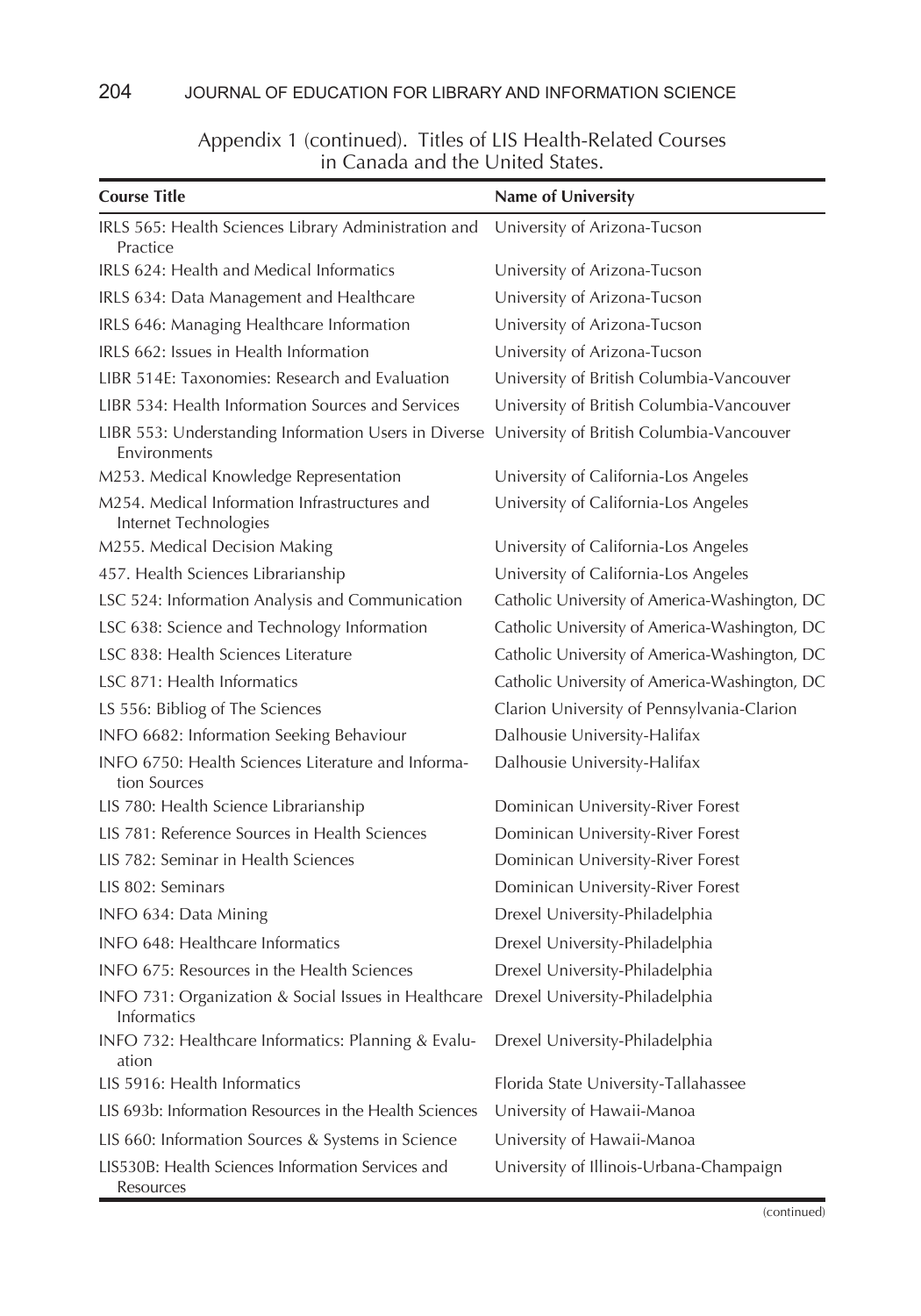| Appendix 1 (continued). Titles of LIS Health-Related Courses |
|--------------------------------------------------------------|
| in Canada and the United States.                             |

| <b>Course Title</b>                                                                                                     | Name of University                      |
|-------------------------------------------------------------------------------------------------------------------------|-----------------------------------------|
| LIS590DM: Document Modeling                                                                                             | University of Illinois-Urbana-Champaign |
| LIS590HI: Healthcare Infrastructure                                                                                     | University of Illinois-Urbana-Champaign |
| LIS590ON: Ontologies in Natural Science                                                                                 | University of Illinois-Urbana-Champaign |
| LIS590SR: Ref Sources for Rare Books                                                                                    | University of Illinois-Urbana-Champaign |
| ILLINOIS LIS590TR: Information Transfer and Collaboration<br>in Science                                                 | University of Illinois-Urbana-Champaign |
| LIS590X19: Building Literate Communities                                                                                | University of Illinois-Urbana-Champaign |
| LIS590X21: Information Resources, Services and Technology University of Illinois-Urbana-Champaign<br>in the Aging World |                                         |
| 021:275 Health Informatics I                                                                                            | University of Iowa-Iowa City            |
| 021:280 Health Informatics II                                                                                           | University of Iowa-Iowa City            |
| LIS 60620: Health Information Resources                                                                                 | Kent State University-Kent              |
| LIS 80620: Health Information Resources                                                                                 | Kent State University-Kent              |
| IS 539: Health Informatics                                                                                              | University of Kentucky-Lexington        |
| LIS 639: Introduction to Medical Informatics                                                                            | University of Kentucky-Lexington        |
| LIS 640: Health Information Resource Services                                                                           | University of Kentucky-Lexington        |
| LIS 607: Health Science Sources                                                                                         | Long Island University-New York         |
| LIS 749: Health Sciences Libraries                                                                                      | Long Island University-New York         |
| LIS 765: Knowledge Representation                                                                                       | Long Island University-New York         |
| LIS 7202: Resources for Science and Technology                                                                          | Louisiana State University              |
| LIS 7404: Health Sciences Information Centers                                                                           | Louisiana State University-Baton Rouge  |
| LBSC 762: Information Access in the Health Sciences                                                                     | University of Maryland-College Park     |
| GLIS 671: Health Sciences Information                                                                                   | McGill University-Montreal              |
| SI 525: Empirical Methods for Health Informatics                                                                        | University of Michigan-Ann Arbor        |
| SI 542: Introduction to Health Informatics                                                                              | University of Michigan-Ann Arbor        |
| SI 551: Information Seeking Behavior                                                                                    | University of Michigan-Ann Arbor        |
| SI 562: Microeconomics for Information Professionals                                                                    | University of Michigan-Ann Arbor        |
| SI 626: Management of Nonprofit Libraries and Information<br>Services                                                   | University of Michigan-Ann Arbor        |
| SI 627: Managing the IT Org                                                                                             | University of Michigan-Ann Arbor        |
| SI 642: Advanced Topics in Health Informatics                                                                           | University of Michigan-Ann Arbor        |
| SI 653: Evidence-Based Health Information Practice                                                                      | University of Michigan-Ann Arbor        |
| SI 654: Critical Policy Issues in Health IT                                                                             | University of Michigan-Ann Arbor        |
| SI 657: Information Technology and International Develop-<br>ment                                                       | University of Michigan-Ann Arbor        |
| SI 686: User-Generated Content                                                                                          | University of Michigan-Ann Arbor        |
| SI 742: Current Concepts and Case Studies in Health Infor-<br>matics                                                    | University of Michigan-Ann Arbor        |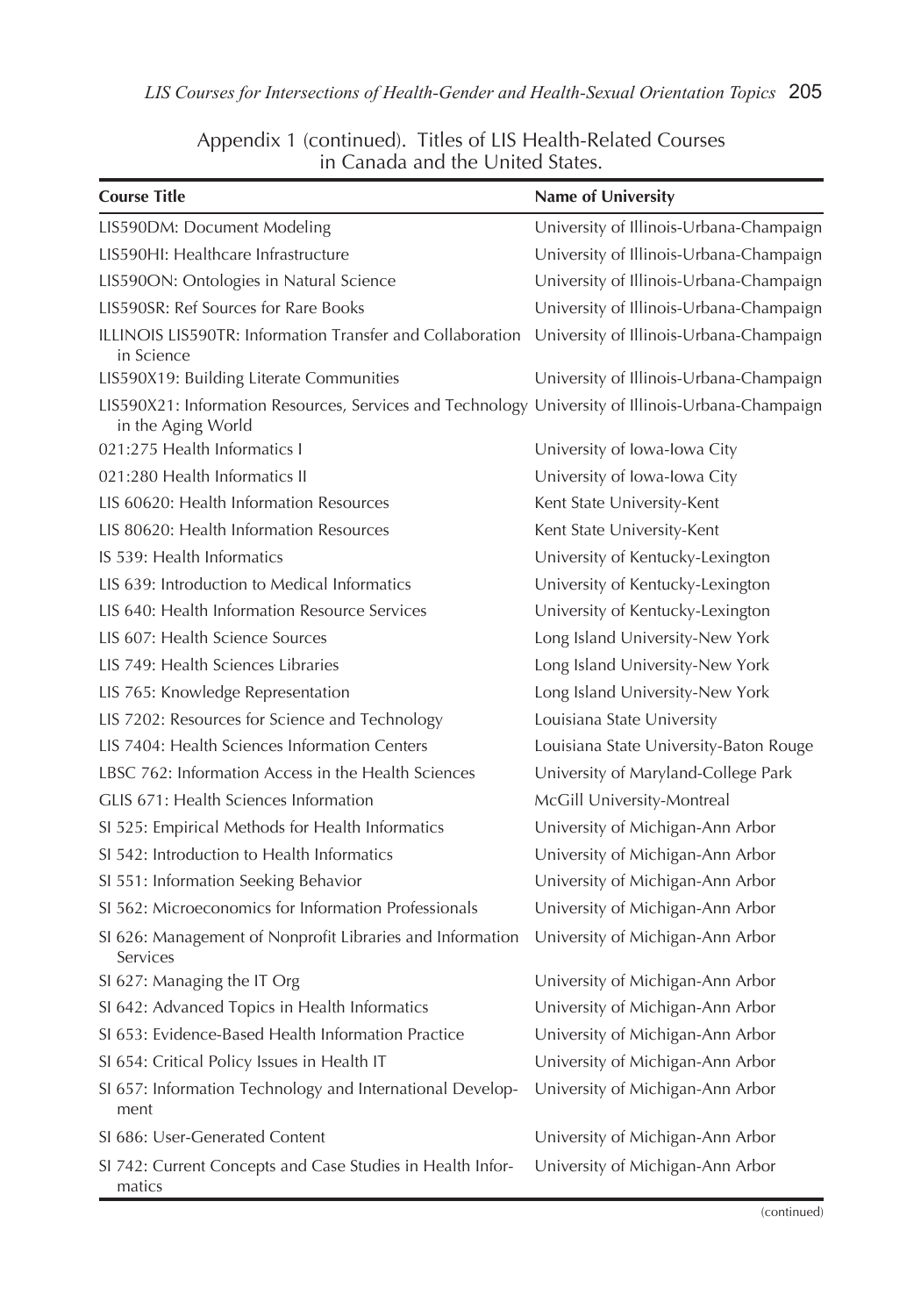#### 206 JOURNAL OF EDUCATION FOR LIBRARY AND INFORMATION SCIENCE

#### **Course Title Name of University** SI 757: Information Technology and International Devel-University of Michigan-Ann Arbor opment SI 786: User-Generated Content University of Michigan-Ann Arbor SI 546: Personal Privacy: Policy, Practice and Technology Issues University of Michigan-Ann Arbor SI 643: Professional Practice in Libraries and Information University of Michigan-Ann Arbor **Centers** SI 721: Data Mining: Methods and Applications University of Michigan-Ann Arbor LIS 534: Resources and Services for Children State University of New York-Buffalo LIS 535: Resources and Services for Young Adults State University of New York-Buffalo LIS 586: Health Science Librarianship State University of New York-Buffalo INLS 515: Consumer Health Information University of North Carolina-Chapel Hill INLS 705: Health Sciences Information University of North Carolina-Chapel Hill INLS 706: Biomedical Informatics Research Review University of North Carolina-Chapel Hill INLS 748: Health Sciences Environment University of North Carolina-Chapel Hill LSIS 5245: Health Sciences Resources and Services North Carolina Central University-Durham LIS 5133: Biomedical Biblio & Reference University of Oklahoma-Norman LIS 5163: Biomedical Databases University of Oklahoma-Norman LIS 2581: Collections and Resources in Healthcare Environments University of Pittsburgh-Pittsburgh LIS 2585: Health Consumer Resources and Services University of Pittsburgh-Pittsburgh LIS 2586: Health Sciences Resources and Services University of Pittsburgh-Pittsburgh LIS 2587: Applications in Healthcare Informatics University of Pittsburgh-Pittsburgh LIS 2781: Libraries in Healthcare Environments University of Pittsburgh-Pittsburgh LIS 2881: Reference Service and Instruction in Healthcare Environments University of Pittsburgh-Pittsburgh LIS 2910: CAS Individual Research University of Pittsburgh-Pittsburgh LIS 2935: Field Experience Health Resources & Services Specialization University of Pittsburgh-Pittsburgh LIS 2970: Special Topics in Library in Library and Information Science University of Pittsburgh-Pittsburgh LIS 614: Health Sciences: Services and Sources Pratt Institute-New York LIS 624: Online Databases: Health Sciences Pratt Institute-New York LIS 685: Medical Librarianship **Pratt Institute-New York** Pratt Institute-New York LBSCI 784: Health Sciences Librarianship Queens College, City University of New York 523: Special Library Service University of Rhode Island-Kingston 537: Health Sciences Librarianship University of Rhode Island-Kingston 17:610:545: Information Resources in the Health Sciences Rutgers University-New Brunswick 17:610:542: Information Resources in Science and Technology Rutgers University-New Brunswick

## Appendix 1 (continued). Titles of LIS Health-Related Courses in Canada and the United States.

LIS 434: Medical Librarianship Simmons College-Boston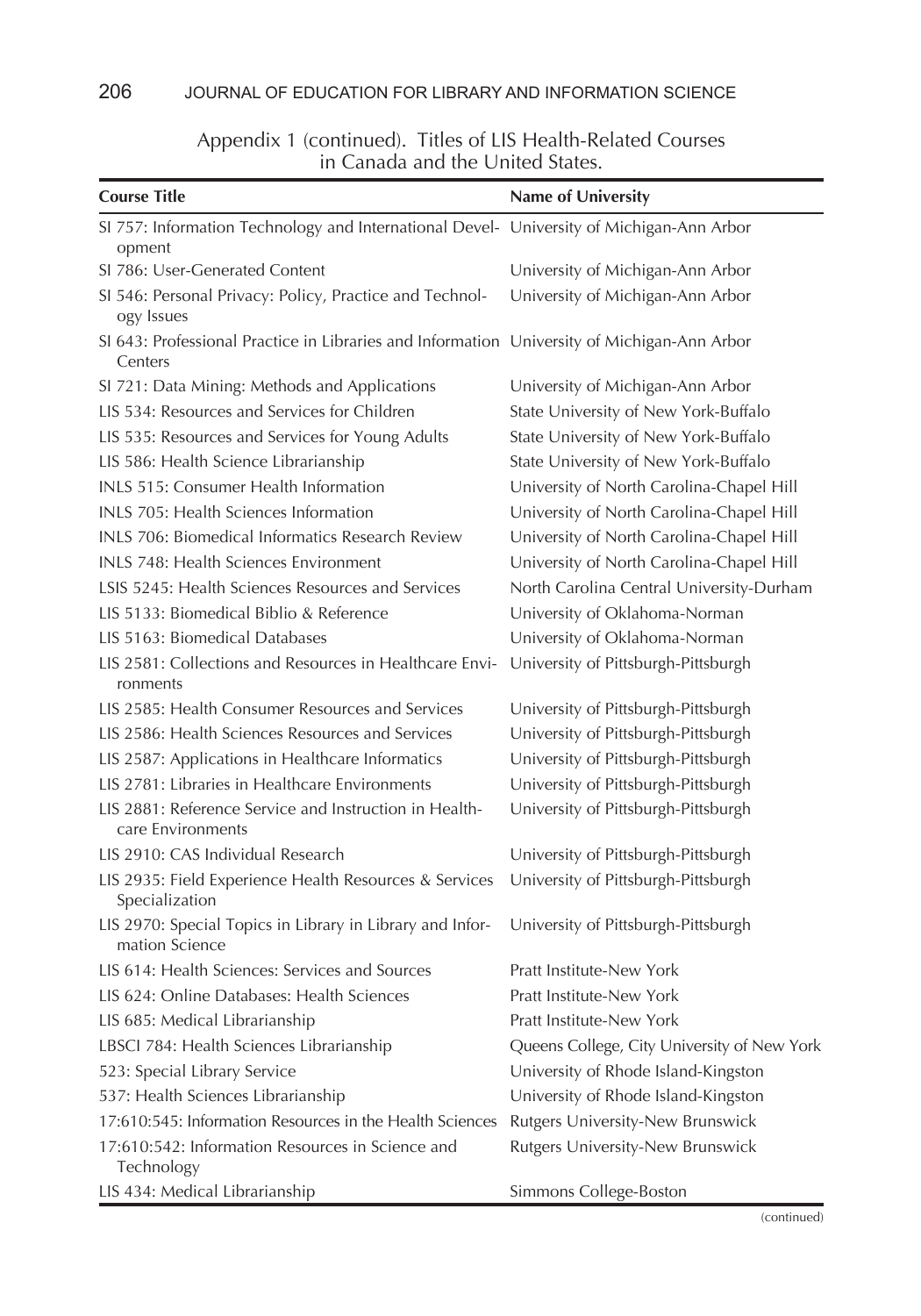| <b>Course Title</b>                                                               | Name of University                              |
|-----------------------------------------------------------------------------------|-------------------------------------------------|
| SLIS 727: Health Sciences Library Services                                        | University of South Carolina-Columbia           |
| SLIS 743: Health Information Retrieval in Electronic<br>Environments              | University of South Carolina-Columbia           |
| SLIS 749: Health Sciences Information Resources                                   | University of South Carolina-Columbia           |
| SLIS 758: Consumer Health Resources and Informa-<br>tion Services                 | University of South Carolina-Columbia           |
| LIS 6475: Health Sciences Librarianship                                           | University of South Florida-Tampa               |
| ILS 619: Medical Bibliography and Libraries                                       | Southern Connecticut State University-New Haven |
| LIS 7800: Health Sciences Librarianship                                           | St. Catherine University-St. Paul               |
| LIS 7810: Reference Sources in Health Science                                     | St. Catherine University-St. Paul               |
| 256: Medical Information & Librarianship                                          | St. John's University-New York                  |
| IST 609: Biomedical Information Services and<br>Sources                           | Syracuse University-Syracuse                    |
| INF 382K: Information Resources in the Health Sci-<br>ences                       | University of Texas-Austin                      |
| INF 383E: Interpreting Implicit Information on the Web University of Texas-Austin |                                                 |
| INF 385N: Informatics                                                             | University of Texas-Austin                      |
| INF 385V: Health Informatics                                                      | University of Texas-Austin                      |
| LS 5253: Electronic Information Resources in the<br><b>Health Sciences</b>        | Texas Woman's University-Denton                 |
| LS 5363: Health Sciences Information Services                                     | Texas Woman's University-Denton                 |
| LS 5473: Health Reference Information Sources and<br>Services                     | Texas Woman's University-Denton                 |
| LS 5483: Consumer Health Information Resources                                    | Texas Woman's University-Denton                 |
| LS 5463: Medical Specialties and Specialized Infor-<br>mation Resources           | Texas Woman's University-Denton                 |
| INF2135H: Health Sciences Information Resources                                   | University of Toronto-Toronto                   |
| INF2183H: Knowledge Management and Systems                                        | University of Toronto-Toronto                   |
| INF2199H: Selected Topics in Health Informatics                                   | University of Toronto-Toronto                   |
| MHI2001H: Health Informatics I                                                    | University of Toronto-Toronto                   |
| MHI2002H: Health Informatics II                                                   | University of Toronto-Toronto                   |
| INF2186H: Metadata Schemas and Applications                                       | University of Toronto-Toronto                   |
| INF3001H: Research in Information: Foundations                                    | University of Toronto-Toronto                   |
| MLIS 7111: Info Retrieval in Sci, Tech, and Med                                   | Valdosta State University-Valdosta              |
| MLIS 7170: Health Sciences Librarianship                                          | Valdosta State University-Valdosta              |
| LIS 528: Health Sciences Information Needs, Re-<br>sources, and Environment       | University of Washington-Seattle                |
| LIS 7610: Health Sciences Information Services and<br>Resources                   | Wayne State University-Detroit                  |
| Lies 7620: Intro to Health Inform. and E-Science                                  | Wayne State University-Detroit                  |

#### Appendix 1 (continued). Titles of LIS Health-Related Courses in Canada and the United States.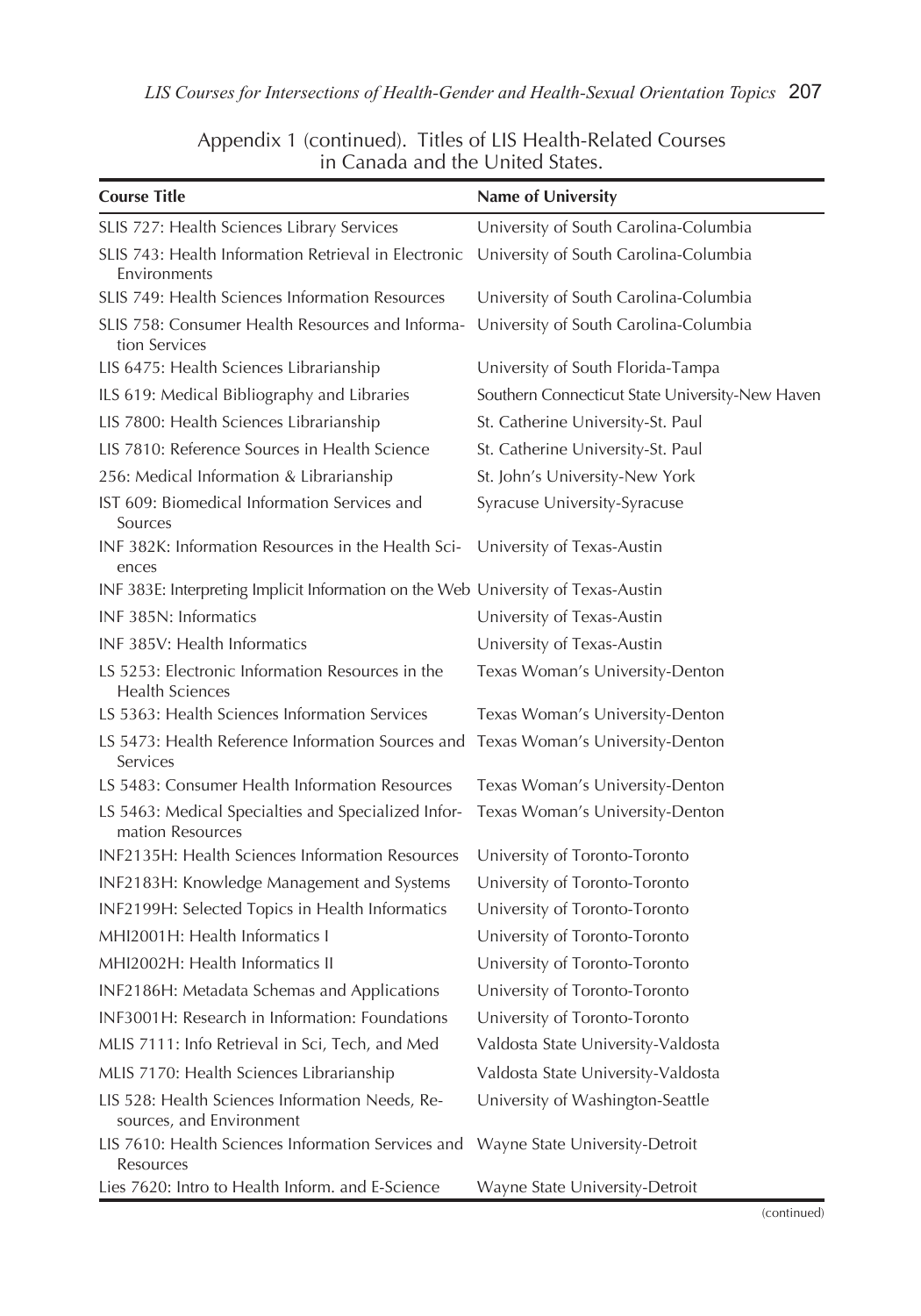#### 208 JOURNAL OF EDUCATION FOR LIBRARY AND INFORMATION SCIENCE

#### Appendix 1 (continued). Titles of LIS Health-Related Courses in Canada and the United States.

| <b>Course Title</b>                                                                 | Name of University                   |
|-------------------------------------------------------------------------------------|--------------------------------------|
| LIS 7650: Practicum: Health Science                                                 | Wayne State University-Detroit       |
| LIS 9319: Information Sources and Services in Science, Tech-<br>nology and Medicine | University of Western Ontario-London |
| LIS 9320: Consumer Health Information Sources and Services                          | University of Western Ontario-London |
| LIS 9322: Evidence-Based Health Care for Info Pr.                                   | University of Western Ontario-London |
| LIS 9501: Human Resource Management                                                 | University of Western Ontario-London |
| LIS 9650: Management of Special Libraries and Information<br>Services               | University of Western Ontario-London |
| LIS 9350: An Introduction to Information Behaviour                                  | University of Western Ontario-London |
| LIS 517: Consumer Health Info: Resources, Users                                     | University of Wisconsin-Madison      |
| LIS 617: Health Info Systems                                                        | University of Wisconsin-Madison      |
| 835: Info Sources and Services in Health Sci                                        | University of Wisconsin-Madison      |

## Appendix 2. Titles of LIS Gender-Related Courses in Canada and the United States.

| <b>Course Title</b>                                                                                        | Name of University                            |
|------------------------------------------------------------------------------------------------------------|-----------------------------------------------|
| LIBR 548F: History of the Book                                                                             | University of British Columbia-Vancouver      |
| LIBR 559B Topics In Computer-Based Information<br>Systems: New Media for Children and Young Adults         | University of British Columbia-Vancouver      |
| LSC 636: Social Science Information                                                                        | Catholic University of America-Washington, DC |
| LS 540 Multic Src & Serv Ed & Libr                                                                         | Clarion University of Pennsylvania-Clarion    |
| LIS 590X34 Female Historical Narratives                                                                    | University of Illinois-Urbana-Champaign       |
| LIS390RGI Race, Gender, and Info Tech                                                                      | University of Illinois-Urbana-Champaign       |
| LIS527 Literacy, Reading, and Readers                                                                      | University of Illinois-Urbana-Champaign       |
| LIS590RGS Race Gender Sexuality in the Info Profes- University of Illinois-Urbana-Champaign<br>sions       |                                               |
| LIS590X14 Feminism, Librarianship, and Information University of Illinois-Urbana-Champaign                 |                                               |
| LIS590X16 Children's Literature Goes to the Movies University of Illinois-Urbana-Champaign                 |                                               |
| LIS590X45 Gender and Culture in Children's Picture University of Illinois-Urbana-Champaign<br><b>Books</b> |                                               |
| 021:232 Race, Gender & Technology                                                                          | University of Iowa-Iowa City                  |
| 021:256 History of Readers and Reading                                                                     | University of Iowa-Iowa City                  |
| 624 Media for Children and Young Adults                                                                    | University of Michigan-Ann Arbor              |
| LIS 2544 Social Sciences Resources and Services                                                            | University of Pittsburgh-Pittsburgh           |
| 17:610:548 Materials for Young Adults                                                                      | Rutgers University-New Brunswick              |
| 17:610:571 Leadership in Theory and Practice                                                               | Rutgers University-New Brunswick              |
| LIS 530J - Information Services for Diverse Users                                                          | Simmons College-Boston                        |
| IS 575 Valuing Diversity: International and Intercul-<br>tural Resources for Youth                         | University of Tennessee-Knoxville             |

<sup>(</sup>continued)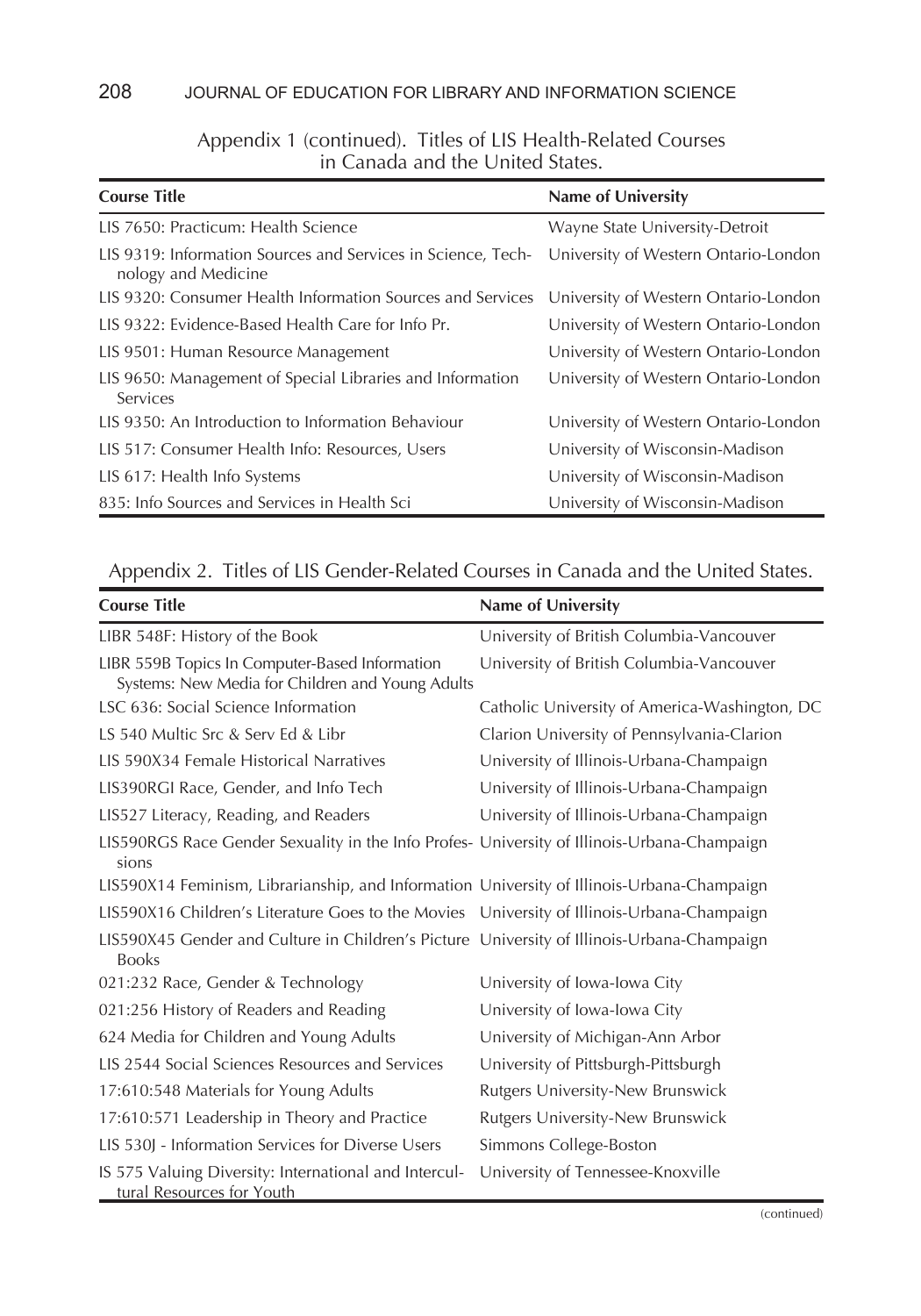| <b>Course Title</b>                                                                                    | Name of University                   |
|--------------------------------------------------------------------------------------------------------|--------------------------------------|
| INF 304D - Introduction to Information Studies                                                         | University of Texas-Austin           |
| INF 386G—Gender, Technology, and Information                                                           | University of Texas-Austin           |
| INF2196H Special Topics in Information Studies: New Media<br>and Information Practices of the Young    | University of Toronto-Toronto        |
| INF2331H The Future of the Book                                                                        | University of Toronto-Toronto        |
| MSL1300H Contemporary Theories of Art and Culture                                                      | University of Toronto-Toronto        |
| INF2198H Critical Histories of Information Technologies                                                | University of Toronto-Toronto        |
| INF2242H Studying Information and Knowledge Practices                                                  | University of Toronto-Toronto        |
| LIS 9351 Library and Information Services for a Diverse Society University of Western Ontario-London   |                                      |
| LIS 9361 Children's Materials (Birth-7 years): Evaluation and Use University of Western Ontario-London |                                      |
| LIS 9380 Genres of Fiction, the Reader and the Public Library                                          | University of Western Ontario-London |
| LIS 9381 Literary Appreciation                                                                         | University of Western Ontario-London |

Appendix 2 (continued). Titles of LIS Gender-Related Courses in Canada and the United States.

Appendix 3. Titles of LIS Sexual Orientation-Related Courses in Canada and the United States.

| <b>Course Title</b>                                                                                     | Name of University                       |
|---------------------------------------------------------------------------------------------------------|------------------------------------------|
| LIBR 531: Client Centred Services for Adults                                                            | University of British Columbia-Vancouver |
| LIBR 563: Information Ethics and Intellectual Freedom                                                   | University of British Columbia-Vancouver |
| LIS590X30 GLBTIQ Resources and Services                                                                 | University of Illinois-Urbana-Champaign  |
| LIS590X38 GLBTIQ Literature for Young Adults                                                            | University of Illinois-Urbana-Champaign  |
| LIS590RGS Race Gender Sexuality in the Info Profes-<br>sions                                            | University of Illinois-Urbana-Champaign  |
| LIS 530J Information Services for Diverse Users                                                         | Simmons College-Boston                   |
| LIS 9351 Library and Information Services for a Diverse University of Western Ontario-London<br>Society |                                          |

### **References**

- Allison, M. M. (2007). Women's health: Librarian as social entrepreneur. *Library Trends, 56*(2), 423-448.
- Anasi, S. N. I., & Nwalo, K. I. N. (2012). In-school adolescent girls' reproductive health information needs and resources in public secondary schools in Lagos State, Nigeria. *Pacific Northwest Library Association Quarterly, 76*(2), 19–28.
- Ankem, K. (2007). Information-seeking behavior of women in their path to an innovative alternate treatment for symptomatic uterine fibroids. *Journal of the Medical Library Association, 95*(2), 164–172.
- Apple, R. D. (2012). Seeking perfect motherhood:

Women, medicine, and libraries. *Library Trends, 60*(3), 694–705.

- Baker, L. M., Case, P., & Policicchio, D. L. (2003). General health problems of inner-city sex workers: A pilot study. *Journal of the Medical Library Association, 91*(1), 67–71.
- Braa, J., Monteiro, E., & Sahay, S. (2004). Networks of action: Sustainable health information systems across developing countries. *MIS Quarterly, 28*(3), 337–368
- Buckland, M. K. (1991). Information as thing. *Journal of the American Society for Information Science, 42*(5), 351–360.
- Cobo, M. J., López-Herrera, Herrera-Viedma, E., & Herrera, F. (2011). Science mapping software tools: Review, analysis, and cooperative study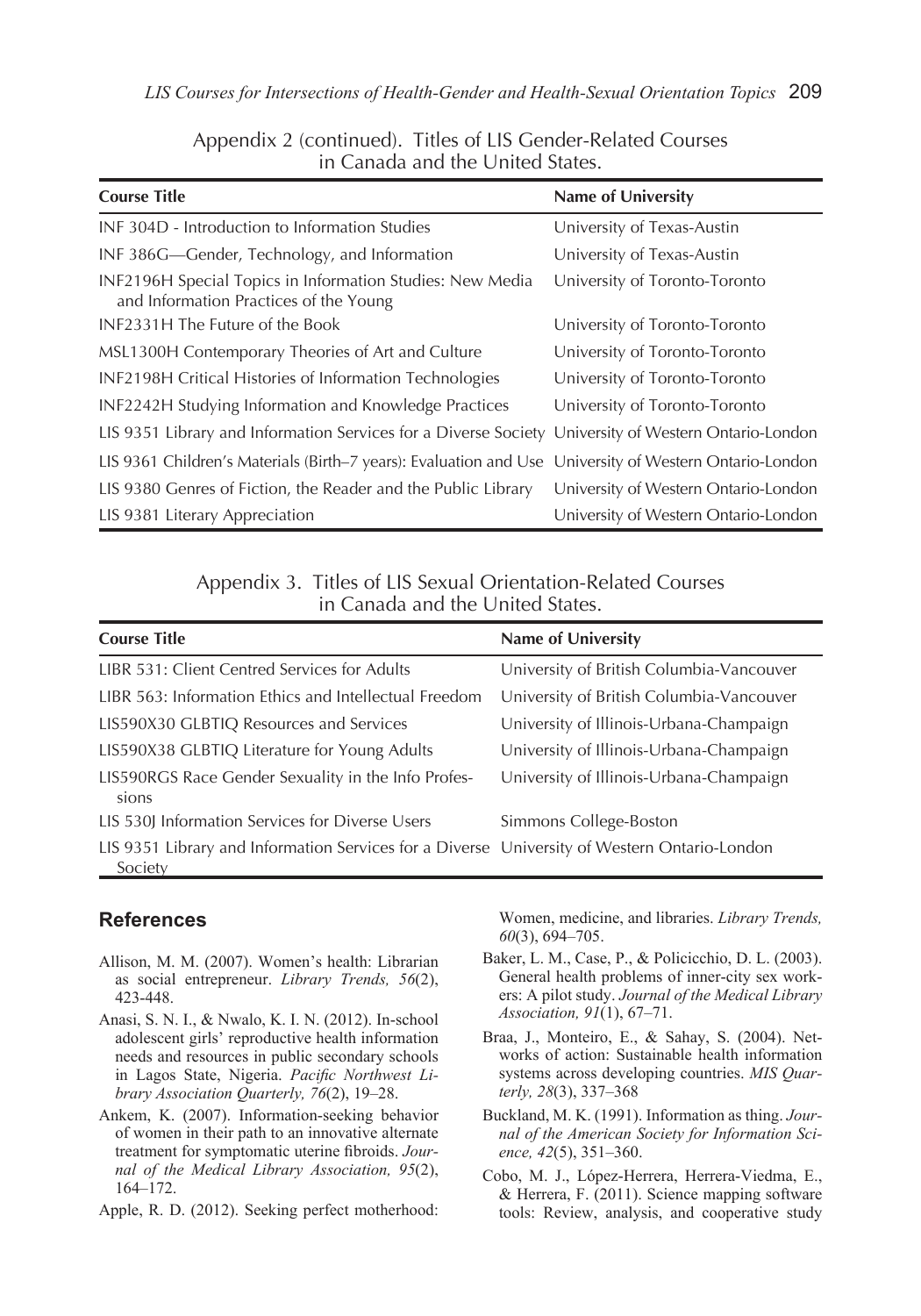among tools. *Journal of the American Society for Information Science and Technology, 62*(7), 1382–1402.

- Davenport, T. H. & Prusak, L. (1997). *Information ecology: Mastering the information and knowledge management environment.* Boston, MA: Harvard Business School Press.
- Deevey, S. (2005). Endometriosis: Internet resources. *Medical Reference Services Quarterly, 24*(1), 67–76.
- Detlefsen, E. G., & Galvin, T. J. (1986). Education for health sciences biomedical librarianship: past, present and future. *Bulletin of the Medical Library Association, 74*(2), 148–153.
- Detlefsen, E. G., & Huber , J. T. (1991). AIDS awareness in the LIS classroom and school. *Journal of Education for Library and Information Science, 32*, 237–239.
- Fikar, C. R., & Keith, L. (2004). Information needs of gay, lesbian, bisexual, and transgendered health care professionals: Results of an Internet survey. *Journal of the Medical Library Association, 92*(1), 56–65.
- Genuis, S. K. (2012). Constructing 'sense' from evolving health information: A qualitative investigation of information seeking and sense making across sources. *Journal of the American Society for Information Science & Technology, 63*(8), 1553–1566.
- Gross, M., Goldsmith, A., & Carruth, D. (2008). What do young adult novels say about HIV/ AIDS? A second look. *Library Quarterly, 78*(4): 397–418.
- Harris, R., Veinot, T., & Bella, L. (2010). A relational perspective on HIV/AIDS information behaviour in rural Canada. *Libri: International Journal of Libraries & Information Services, 60*(2), 129–141.
- Hasenjager, B. W. (1996). *Managing the information ecology: A collaborative approach to information technology management.* Westport, CN: Quorum Books.
- Huber, J. T., Peek, K. E., Hughes, L. A., & Little, F. (2003). Woman to woman: Community health information project. *Journal of the Medical Library Association, 91*(4), 404–410.
- Hughes-Hassell, S., Overberg, E., & Harris, S. (2013). Lesbian, gay, bisexual, transgender, and questioning (LGBTQ)-themed literature for teens: Are school libraries providing adequate collections? *School Library Research, 16*, 1–18.
- Johnson, C. A. (2007). Library and information science education in developing countries. *The International Information & Library Review, 39*(2), 64–71.
- Kim, K. S.,& Sin, S. C. J. (2006). Recruiting and retaining students of color in LIS programs: Per-

spectives of library and information professionals. *Journal of Education for Library and Information Science, 47*(2), 81–95.

- Klavans, R., and Boyack, K. W. (2009). Toward a consensus map of science. *Journal of the American Society for Information and Science Technology, 60*(3), 455–476.
- Klavans, R., & Boyack, K. W. (2011). Using global mapping to create more accurate document-level maps of research fields. *Journal of the American Society for Information and Science Technology, 62*(1), 1–18.
- Kuhlthau, C. C. (1994). *Seeking meaning: A process approach to library and nformation services.* Norwood, NJ: Ablex.
- Leu, D. J., Jr., Kinzer, C. K., Coiro, J. L., & Cammack, D. W. (2004). Toward a theory of new literacies emerging from the Internet and other information and communication technologies. In R.B. Ruddell, & N.J. Unrau (Eds.), *Theoretical models and processes of reading* (pp. 1570– 1613). Newark, DE: International Reading Association.
- Levine, A. (2002). Providing information on sexuality: Librarians can help youth become sexually healthy adults. *Journal of Youth Services in Libraries, 15*(2), 45–48.
- López-Huertas, M. J., & Ramírez, I. D. T. (2007). Gender terminology and indexing systems: The case of woman's body, image and visualization. *Libri: International Journal of Libraries & Information Services, 57*(1), 34–44.
- Lugg, C. A. (2003). Sissies, faggots, lezzies, and dykes: Gender, sexual orientation, and a new politics of education? *Educational Administration Quarterly, 39*(1), 95–134.
- Manzari, L., & Trinidad-Christensen, J. (2006). User-centered design of a Web site for library and information science students: Heuristic evaluation and usability testing. *Information Technology and Libraries, 25*(3), 163–169.
- McKay, B. (2011). Lesbian, gay, bisexual, and transgender health issues, disparities, and information resources. *Medical Reference Services Quarterly, 30*(4), 393–401.
- Mehra, B., & Dessell, A. (2011). The role of library and information science education in the development of community health information services for people living with HIV/AIDS: Perspectives of directors and managers of public libraries. *World Journal of AIDS, 1*(3), 78–87.
- Mehra, B., & Braquet, D. (2011). Progressive LG-BTQ reference: Coming out in the 21st century. *Reference Services Review, 39*(3), 401–422.
- *Merriam-Webster Dictionary* (2004). (Revised ed.). Springfield, MA: Merriam-Webster.
- Nardi, B. A., & O'Day, V. L. (1999). Information